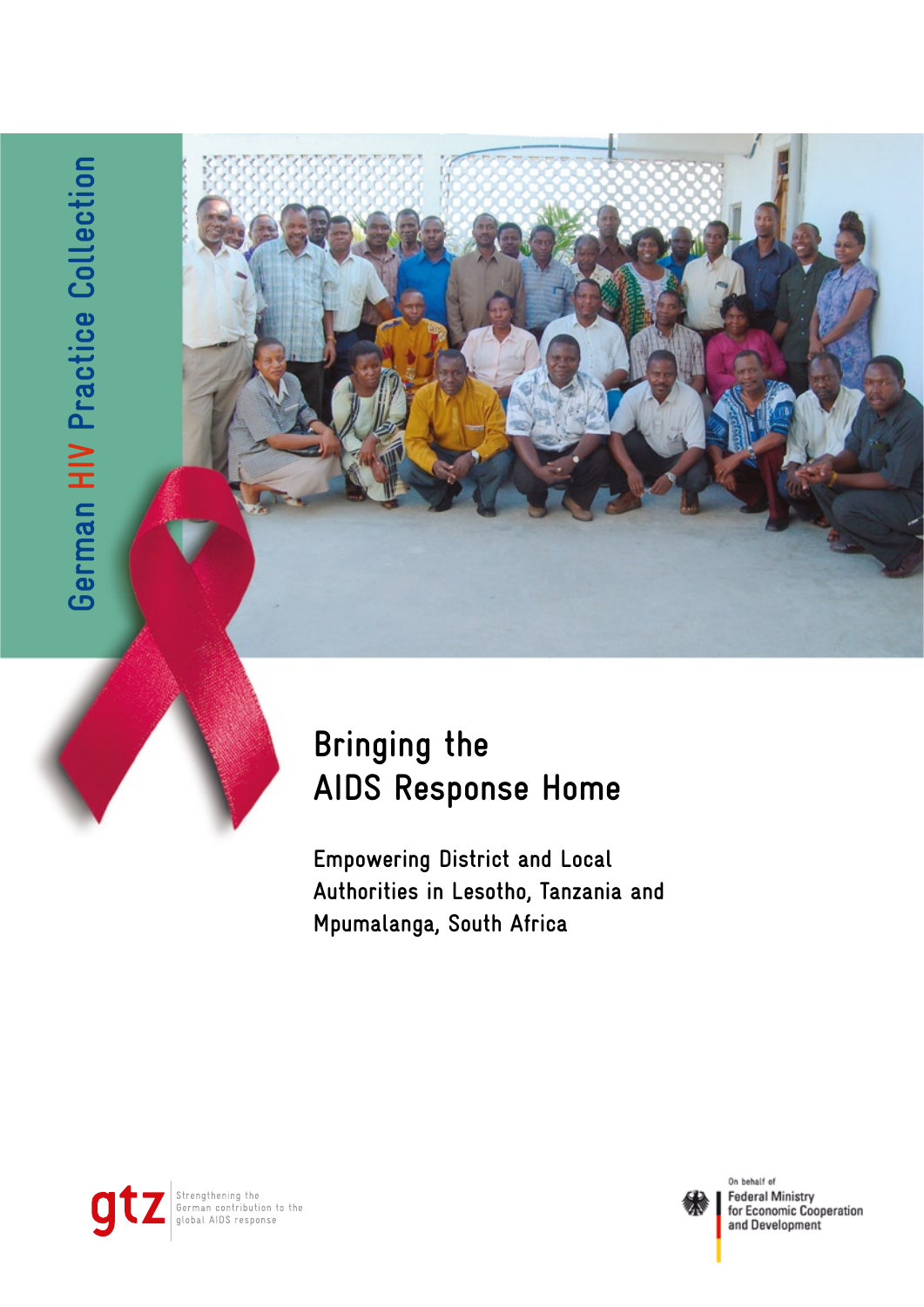# **Table of Contents**

### **Acknowledgements**

The editor would like to thank everyone involved in the activities described in this report and in its preparation. In addition to the GTZ experts of the three projects and the writer (see page 35) these are:

- The Governments of the Kingdom of Lesotho, United Republic of Tanzania and Province of Mpumalanga (Republic of South Africa) and the Tanzania Commission for AIDS (TACAIDS).
- The political leaders and staff of many national and provincial ministries and district and local authorities, traditional leaders, representatives from civil society organizations and faith-based organizations, and herd-boys in Lesotho.
- Anna von Roenne, EPOS/GTZ, as Secretary of the German HIV Peer Review Group, who coordinated the editorial process and Bob Verbruggen, UNAIDS, and Andrea Milkowski, GTZ, members of the Peer Review Group, for reviewing and commenting on drafts.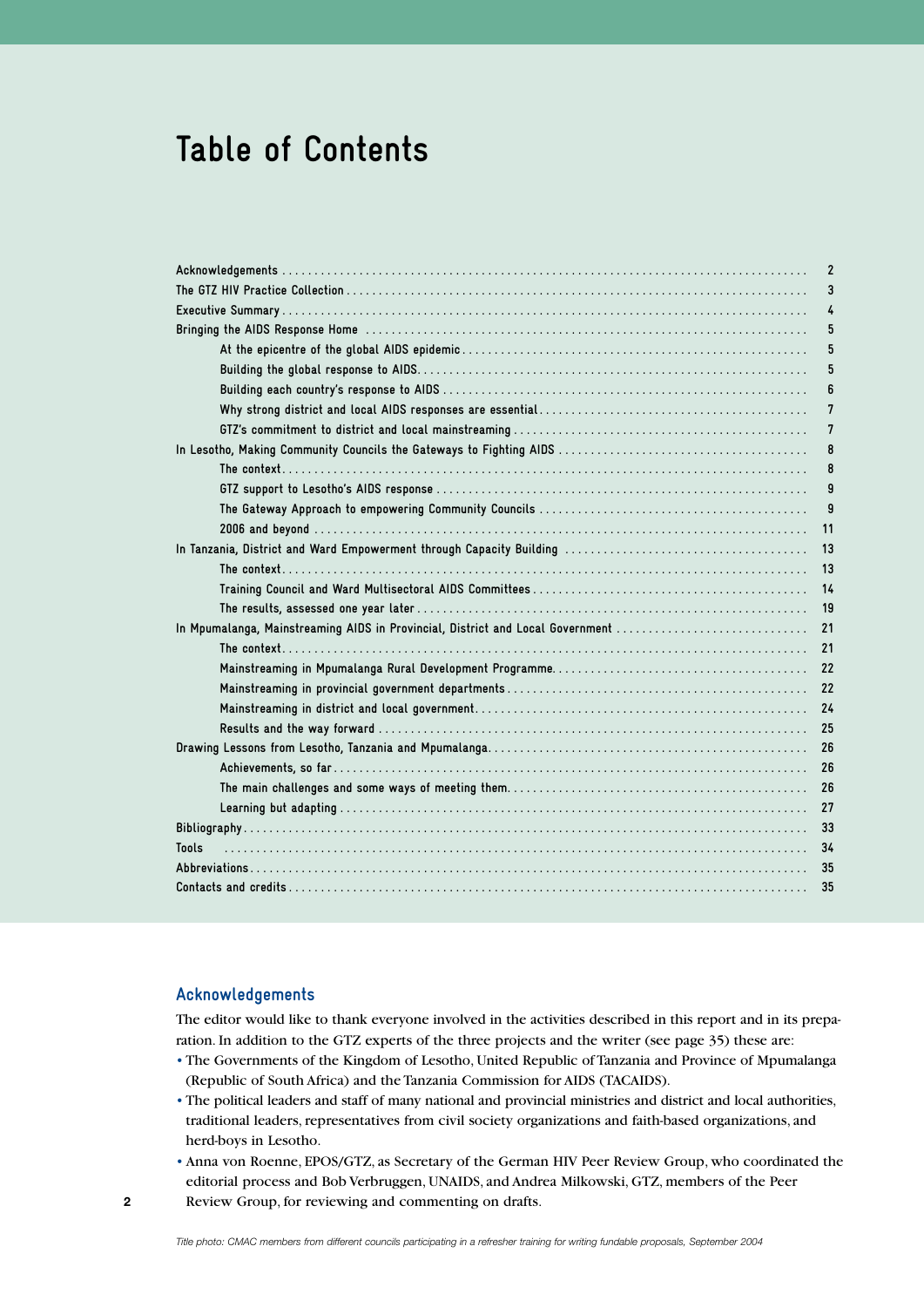# **The German HIV Practice Collection**

# viewed

The German HIV Practice Collection is edited by the German HIV Peer Review Group (PRG), an initiative launched in September 2004 by AIDS experts working in German and international development cooperation. The aim of this group is to collaboratively manage knowledge about good practice and lessons learnt in German contributions to AIDS responses in developing countries.

Based on a set of jointly defined criteria for 'good practice' (see text box), PRG members assess different ways of responding to AIDS that have been submitted to them for peer review. Approaches that meet the majority of the criteria will be documented, published and widely disseminated as part of this Practice Collection. While some of the documented practices cannot fully meet, as yet, the criteria for 'good practice" (i.e. several external evaluations and multiple replications in different countries), all of them represent examples of 'promising practice' that may inform and inspire other actors in the complex and dynamic fields of HIV prevention, AIDS treatment, impact mitigation, support and care.

# **Selection Criteria**

- Effectiveness
- Transferability
- Participatory and empowering approach
- Gender awareness
- Quality of monitoring and evaluation
- Innovation
- Comparative cost-effectiveness
- Sustainability

PRG members believe that collaborative knowledge management means 'getting the right people, at the right moment, to discuss the right thing'. Through the peer review, discussion and dissemination of innovative approaches, German development cooperation supports essential principles of capacity development:

- •The process is organised as a transparent and mutual learning experience involving AIDS experts of German organisations, their partner institutions in developing countries and AIDS experts working for multilateral organisations.
- •It provides planners and practitioners with a range of practical, evidence-based programming models.
- •It focuses on the results of the reviewed approaches, looking at their achievements, challenges and lessons learnt.

PRG membership is open to AIDS experts and development cooperation planners and practitioners with an interest in German contributions to the AIDS response in developing countries. For more information, contact the Secretary of the Peer Review Group at at **aidsprg@gtz.de** or go to **http://hiv.prg.googlepages.com/home**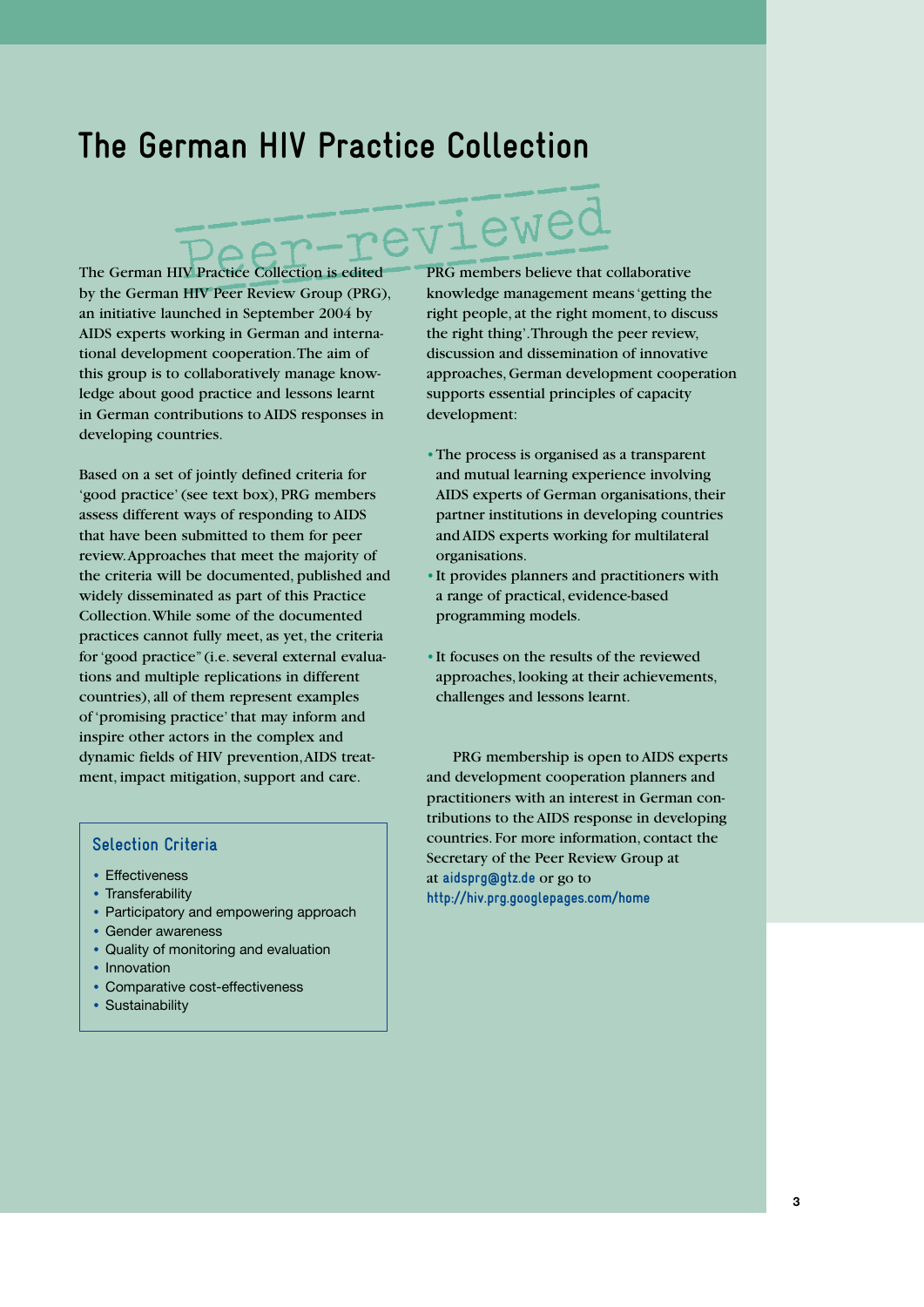# **Executive Summary**

**While the latest estimates indicate the AIDS epidemic is declining in two of the 50 sub-Saharan African countries and stabilizing in many others, the prevalence rates and number of new infections per year are still at extremely high levels. Due to AIDS, some countries have seen their average life expectancies cut nearly in half and are experiencing development reversal for the first time in their histories. In addition, there is alarming new evidence that, in some countries, young women are several times as likely as young men to become infected with HIV.**

In 2001, the UN General Assembly's Declaration of Commitment on HIV/AIDS called on bilateral and multilateral institutions to provide substantially increased financial and technical support to developing countries as they scale up their responses to AIDS as quickly as possible. It called for mainstreaming of AIDS policies and programmes into all national development instruments and all sectors of government and the economy. At the 2005 World Summit and again at the 2006 High Level Meeting on AIDS, the UN General Assembly reaffirmed the Declaration of Commitment and resolved to aim for universal access to prevention, treatment, care and support by 2010.

GTZ notes that urban neighbourhoods and rural communities have always been at the front lines of the epidemic, since they are where the people infected with and affected by HIV live and where prevention, treatment, care, support, and impact mitigation can be delivered to those people.

In a number of countries in sub-Saharan Africa, GTZ works in partnership with national, provincial, district and local governments committed to "bringing the AIDS response home" by mainstreaming the AIDS response into the activities of district and local government. This involves building district and local government capacity to respond by providing training and follow-up, including technical support to AIDS-related activities.

This report describes how, with GTZ's technical support, the Kingdom of Lesotho, the United Republic of Tanzania and the Province of Mpumalanga in the Republic of South Africa have been empowering districts and localities to respond to AIDS. The approach, in all three cases, has been learn-as-you go. Methods and tools are developed and applied and, then, when they do not work as well as hoped, they are refined or replaced with new methods and tools. The processes of empowerment are ongoing. While it is too early to tell what the long-term results will be, the immediate results have been impressive. They include strategies and mechanisms that are streamlining the flow of available money to the front lines and putting it to work where it is most needed.

With this publication and the accompanying toolbox (on CD-ROM), GTZ shares lessons learned and methods and tools used in Lesotho, Tanzania, Mpumalanga and invites readers to use and adapt them in whatever ways may be appropriate for other settings.

**The results also include methods and tools – marked in the text with this symbol – that can be adapted for use in other countries, provinces, districts and localities.**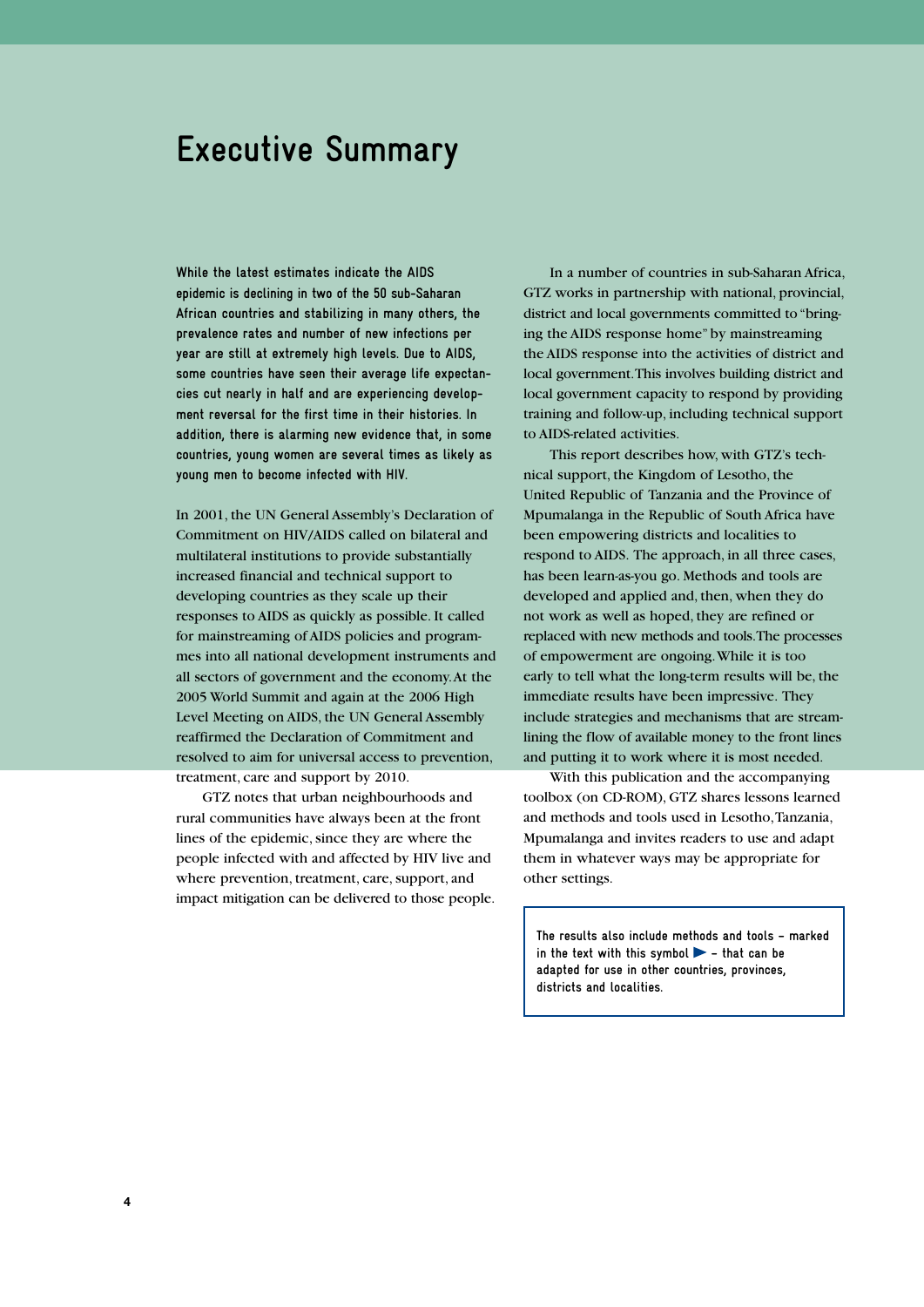# **Bringing the AIDS Response Home**

### **At the epicentre of the global AIDS epidemic**

In 2005, the 50 countries of sub-Saharan Africa accounted for 11% of the world's total population but 64% (almost two-thirds) of the world's total number of people living with HIV. An estimated 24.5 million sub-Saharan Africans were living with HIV and an estimated 2.7 million became newly infected that year, while an estimated 2.0 million died of AIDS. The epicentre of the global AIDS epidemic continued to be in the southern part of sub-Saharan Africa. The 10 countries with the world's highest rates of HIV prevalence among adults 15-49 years old – ranging from 10.7% to 33.4% – included all five countries of the Southern Africa sub-region, the four southernmost countries of the Eastern Africa sub-region and the southernmost country of the Middle Africa sub-region $<sup>1</sup>$ .</sup>

While the latest estimates indicate that the epidemic is declining in two sub-Saharan countries – due to successful prevention but also due to the deaths of so many infected people – and stabilizing in others, the prevalence rates and the numbers of new infections each year are still at extremely high levels. In addition, there is alarming new evidence that young women are continuing to become infected at very much higher rates than young men. Estimates based on an extensive household survey are that, among 15-24 year-olds in South Africa, the rate of new infection during 2005 was 0.8% among males but 6.3% (nearly 8 times higher) among females $^{2}$ .

#### **Building the global response to AIDS**

AIDS emerged as a new disease in 1981 and its primary cause, HIV, was discovered a year later. As the AIDS epidemic spread from country to country, the general public and their political leaders were slow to respond. Facing up to the facts was difficult because HIV is transmitted through sexual and other activities that are sometimes illegal, strictly taboo or widely disapproved or that are simply considered too personal and embarrassing to be discussed in public, even if widely practiced in private. The first cries for a response usually came from people infected with HIV or at high risk of infection, their families and friends, and advocacy groups they established or that took up their cause. The first and most vigorous response usually came from within their own neighbourhoods and communities – from the clinics, hospitals, social service agencies, and formal or informal care and support networks located there.



*1 UNAIDS (2006). 2006 Report on the global AIDS epidemic. Geneva, Joint United Nations Programme on HIV/AIDS.* 

2 HRSC (2005). South African National HIV Prevalence, HIV Incidence, Behaviour and Communication Survey. Johannesburg, Nelson Mandela Foundation<br>(NMF) and Human Sciences Research Council (HSRC) of South Africa.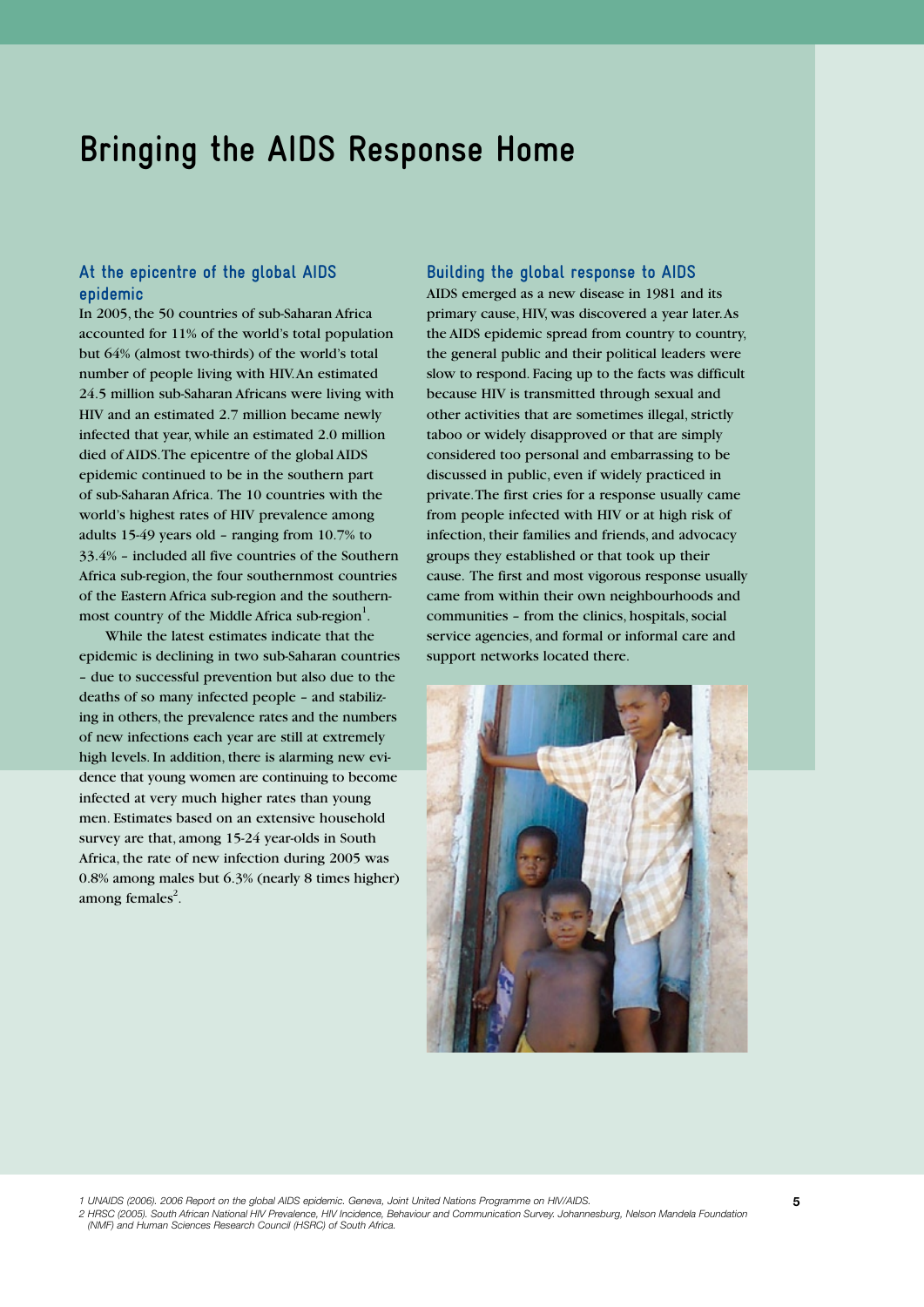As the epidemic continued to spread year after year, it showed no signs of reaching the plateau that epidemics normally reach in just a few months or years before they begin to decline. Clearly, AIDS was an exceptional disease that called for an exceptional response. In September 2000, the UN Millennium Summit established 8 Millennium Development Goals and one was to combat AIDS, with the target of halting and reversing the epidemic by  $2015.<sup>3</sup>$  In June 2001, a Special Session of the UN General Assembly followed up with the Declaration of Commitment on HIV/AIDS, which commits donor countries (acting bilaterally and through multilateral institutions) to providing developing countries with substantial increases in financial and technical support as they take urgent action to scale up their responses to AIDS.<sup>4</sup>

At the 2005 World Summit<sup>5</sup> and the 2006 High Level Meeting on AIDS, the UN General Assembly reviewed progress on the Millennium Development Goals and the Declaration of Commitment on HIV/AIDS and agreed to aim "towards the goal of universal access to comprehensive prevention programmes, treatment, care and support by 2010."<sup>6</sup>

### **Building each country's response to AIDS**

The Declaration of Commitment on HIV/AIDS called on developing countries to "integrate HIV/ AIDS prevention, care, treatment and support and impact mitigation priorities into the mainstream of development planning, including in poverty eradication strategies, national budget allocations and sectoral development plans."<sup>7</sup> For the sake of brevity, such integration is often referred to as "mainstreaming AIDS." As financial support for the response increased, however, it became evident that there was far too much duplication and waste and there were major gaps in the overall response in each country. Many different bilateral and multilateral institutions had their own mechanisms for allocating money and technical support and many

different country-level partners had reached no mutual agreement on strategies or mechanisms for coordinating and monitoring and evaluating their activities.

In April 2004, at the Consultation on Harmonization of International AIDS Funding, representatives from developing countries, bilateral and multilateral institutions and other international partners endorsed the "Three Ones" principles to guide each country's response: one AIDS framework, one AIDS coordinating authority and one AIDS monitoring and evaluation system. In March 2005, a follow-up meeting reviewed progress and established a Global Task Team that recommended a number of ways that multilateral institutions could provide more effective support to countries in order to accelerate progress on implementing the "Three Ones" and progress toward universal access to prevention, treatment, care and support.<sup>8</sup>

### **Mainstreaming AIDS in all sectors, at all levels**

Arising from the Global Task Team's recommendations, the 2006-2007 Consolidated UN Technical Support Plan<sup>9</sup> and UNAIDS Technical Support Division of Labour<sup>10</sup> designate UNDP as the lead UN-system partner on "development, governance and mainstreaming" and the ILO, UNAIDS Secretariat, UNESCO, UNFPA, UNHCR, UNICEF, WHO, and World Bank as the other main UN-system partners. An implementation guide for countries defines "mainstreaming" as:

*'a process that enables all development actors to address the causes and effects of AIDS in an effective and sustained manner, both through their usual work and within their workplaces.' <sup>11</sup>*

**6**

*9 UNAIDS (2005). The 2006-2007 Consolidated Technical Support Plan for AIDS. Geneva, Joint Programme on HIV/AIDS.* 

*<sup>3</sup> United Nations (2000). United Nations Millennium Declaration: United Nations General Assembly, 55th session, 6 September 2000. New York: United Nations.* 

*<sup>4</sup> United Nations (2001). Declaration of Commitment on HIV/AIDS: United Nations General Assembly, special session on HIV/AIDS, 25-27 June 2001. New York, United Nations.* 

*<sup>5</sup> United Nations (2005 ). 2005 World Summit Outcome. New York, United Nations.* 

*<sup>6</sup> United Nations (2006). Draft Political Declaration, 2 June 2006. New York, United Nations.* 

*<sup>7</sup> UN (2001). Declaration of Commitment on HIV/AIDS: United Nations General Assembly, special session on HIV/AIDS, 25-27 June 2001. New York, United Nations Department of Public Information and UNAIDS.*

*<sup>8</sup> UNAIDS (2006). 2006 Report on the global AIDS epidemic. Geneva, Joint United Nations Programme on HIV/AIDS.*

*<sup>10</sup> UNAIDS (2005). UNAIDS Technical Support Division of Labour: Summary and & Rationale. Geneva, Joint United Nations Programme on HIV/AIDS.*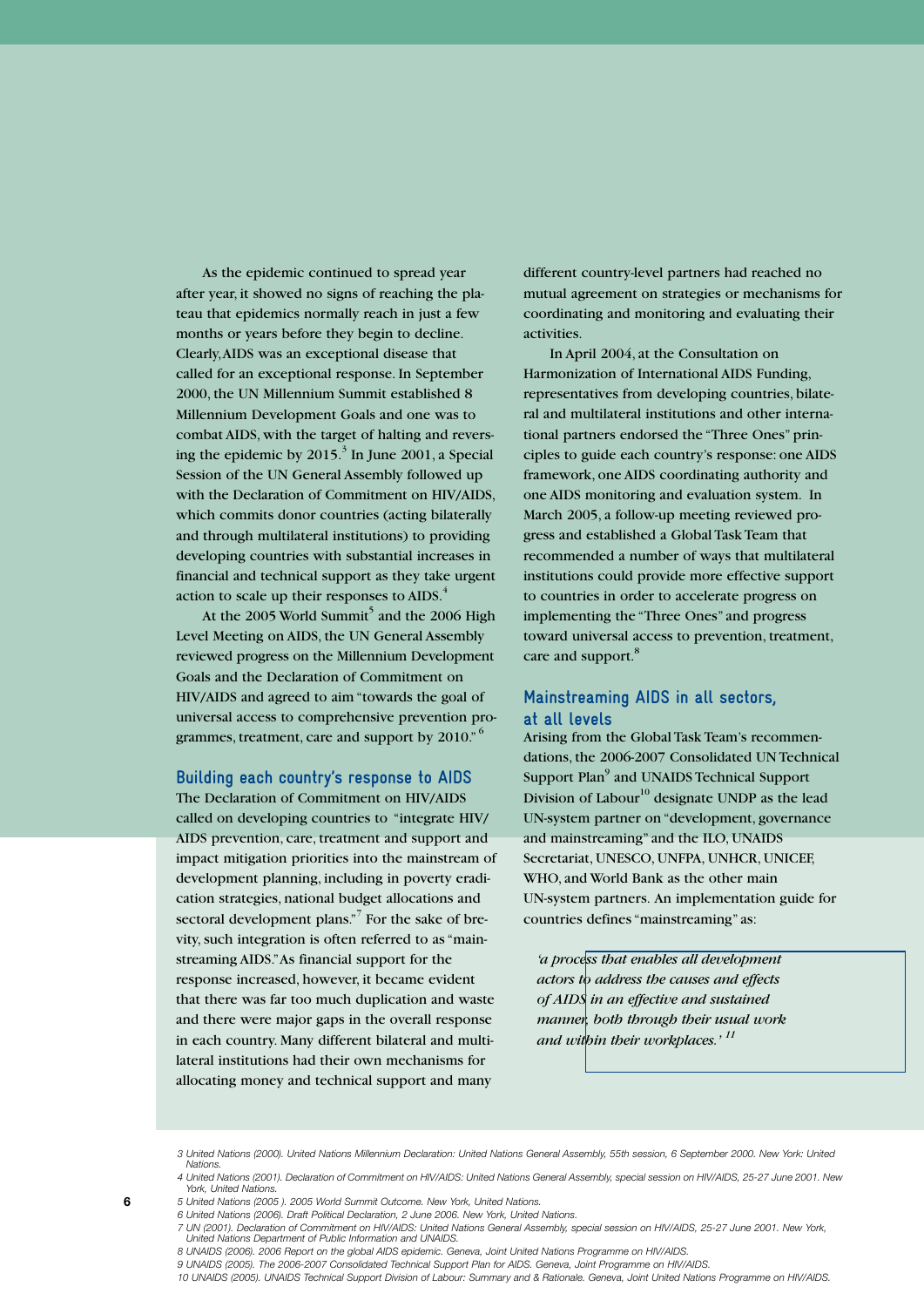

The development actors or partners within countries include (or potentially include) national, district and local governments and all of their ministries, departments, divisions, and agencies and also include groups and networks of people living with HIV, civil society organizations, and private businesses and industries at the national, provincial, district and local levels. Mainstreaming mobilizes them and enables them to:

- Understand the causes and effects of HIV, especially as related to their usual work and their workplaces
- Determine how they might address the causes and effects, taking advantage of any comparative advantages they may have
- Work with others to coordinate efforts, pool resources and add value to their own efforts – for example, support a civil society organization by giving it the contract to develop and deliver a workplace programme on HIV.

Mainstreaming AIDS in the work and workplaces of multiple partners, across all sectors at the national, provincial, district and local levels is an effective way of:

- Harnessing the competences and resources of all public, private and civil society partners with potential to contribute to a country's AIDS response
- Addressing the structural and systemic causes of vulnerability to HIV – for example, the vulnerability of girls to infection because they are subject to sexual exploitation and assault in schools and on the way to and from schools
- Enhancing the sustainability of the AIDS response by embedding it in the policies and programmes of many different partners, so the weaknesses or failures of a few partners are not so damaging
- Turning AIDS from a development challenge to a development opportunity by adding to the resources and improving the performance of partners. This mean that they are more able to contribute not only to the AIDS response also to responses to the other development issues they address is the normal course of doing their work.<sup>12</sup>

11 UNDP, UNAIDS, World Bank (2005). Mainstreaming HIV and AIDS in sectors and programmes: an implementation guide for National responses. New<br>York, Geneva, Washington, Joint United Nations Programme on HIV/AIDS, United Nat 12 Adapted with permission from "Mainstreaming AIDS in Development: Why and How to Do It", UNAIDS/UNDP/WB (2006)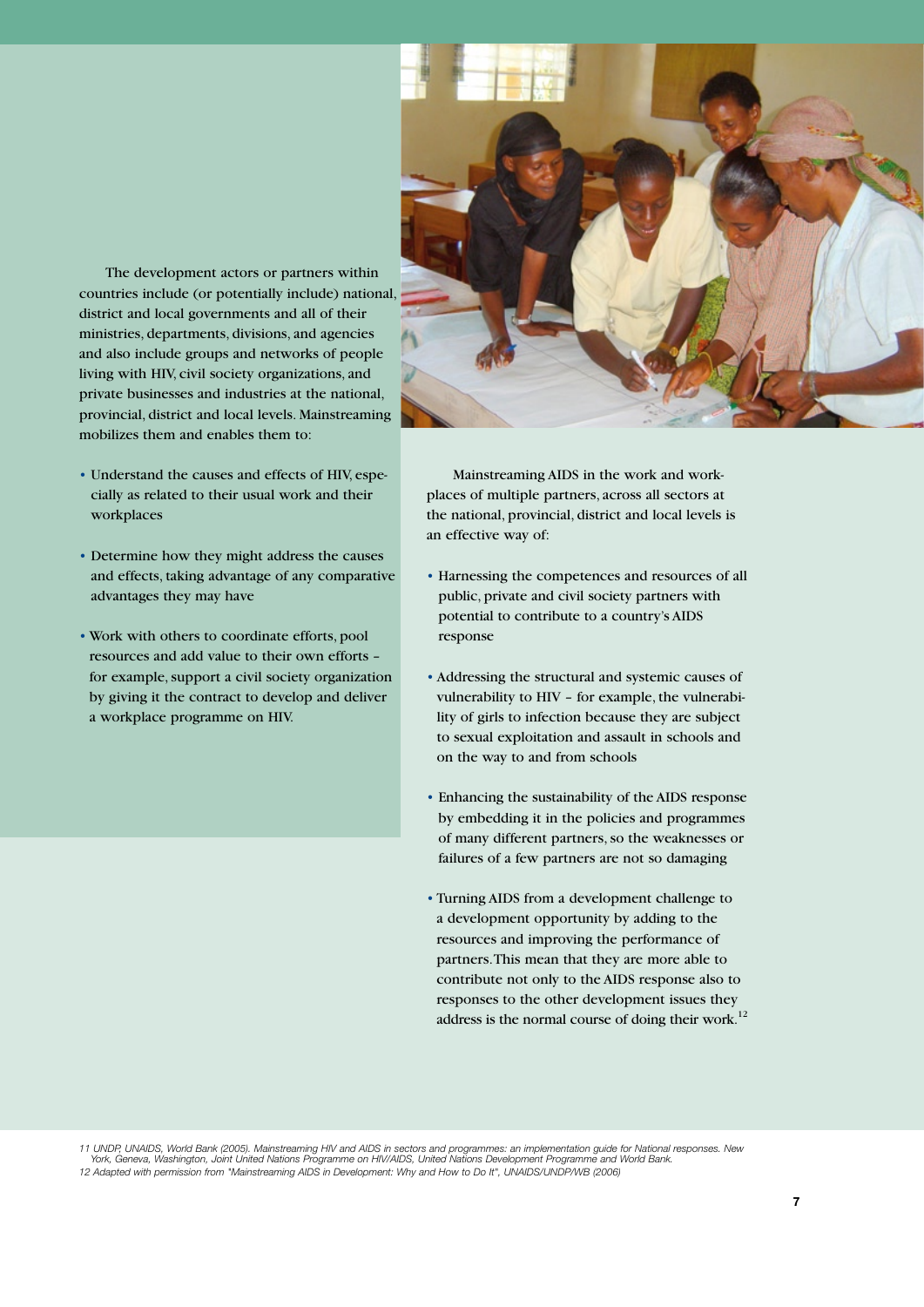### **Why strong district and local AIDS responses are essential**

In most countries, the first response to AIDS comes from within the neighbourhoods and communities where the epidemic emerges and begins to spread. The front lines of the epidemic remain in just these places where HIV prevention, care, treatment and support and impact mitigation are delivered to the people who need them. While national strategies, coordinating mechanisms and monitoring and evaluation systems are essential they must reach down to the district and local levels and both support and be supported by district and local strategies, coordinating mechanisms and inputs to monitoring and evaluation.

In 1999, the mayors and municipal leaders from ten sub-Saharan African countries launched the Alliance of Mayors and Municipal Leaders on HIV/AIDS in Africa, which now has chapters in 13 countries. In those countries and others, national AIDS authorities have come to recognize district and local governments as key partners.13 They are closer to the front lines of the AIDS epidemic than national governments and they are better-placed to understand unique local circumstances, needs, social structures, attitudes, and traditions. They can apply such understanding in the search for the most appropriate and practical solutions to the problems – pervasive in sub-Saharan Africa – of severely limited infrastructure and human resources in public health, social and other services.

At the same time, district and local governments usually lack the financial and technical capacity – i.e., qualified staff or access to technical support – enabling them to mount effective responses to AIDS. For this reason, it is essential that mainstreaming reach down to their levels.

# **GTZ's commitment to district and local mainstreaming**

The German Technical Cooperation Agency or Deutsche Gesellschaft für Technische Zusammenarbeit (GTZ), a government-owned company, supports some 2700 development projects and programmes in more than 130 countries, has offices in half of those countries and employs some 10,000 people, of whom more than 8,000 are citizens of the countries in which the projects and programmes are located.

In early 2003, GTZ launched a worldwide HIV workplace programme to serve all of its own employees and their families. In addition, it requires the mainstreaming of AIDS into all of its work in sub-Saharan Africa. The GTZ Africa department has fully implemented the two pillars on which effective mainstreaming rests: 1) a comprehensive workplace programme for its own employees and 2) contributions to the AIDS response that are consistent with GTZ's expertise and responsibilities in all its development projects and programmes. To support its project and programme managers, GTZ has produced a toolbox called "Mainstreaming HIV/AIDS: How we do it."<sup>14</sup> It describes and provides background documentation on GTZ's mainstreaming activities in different sectors.

Many of the projects and programmes supported by GTZ are in partnership with national, provincial, district and local governments and committed to building district and local capacity to respond to AIDS. The following chapters describe three examples of GTZ-supported district and local capacity-building in sub-Saharan Africa.

**8** *13 See the Alliance of Mayors and Municipal Leaders on HIV/AIDS in Africa (AMICALL) web site at: http://www.amicaall.org/. 14 GTZ (2005). Comprehensive Toolkit: "Mainstreaming HIV/AIDS: How we do it." (DVD). Eschborn, Deutsche Gesellschaft für Technische Zusammenarbeit (GTZ) GmbH.*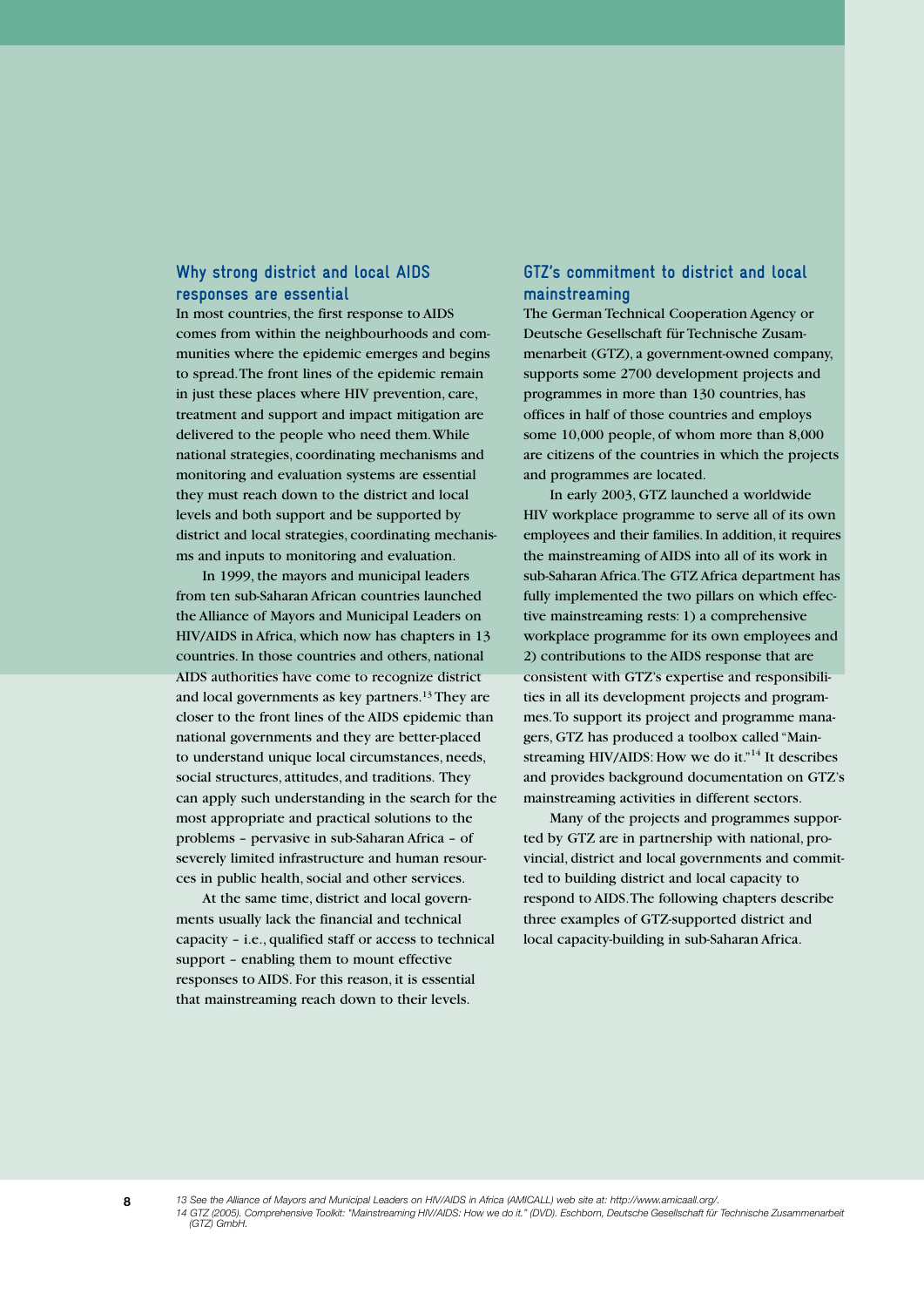# **In Lesotho, Making Community Councils the Gateways to Fighting AIDS**

# **The context**

#### **Socio-economic conditions**

Known as Africa's "Mountain Kingdom," the Kingdom of Lesotho is surrounded by South Africa. Its lowlands, foothills, mountains, and valleys are home to an estimated 1.8 million people. Most live in rural areas, often accessible only by foot, mule or all-terrain vehicle. In 2002, after several years of civil unrest, Lesotho underwent constitutional reforms followed by peaceful multiparty parliamentary elections.



Lesotho's economy is based mainly on subsistence agriculture, especially livestock, though it exports grains. Its official unemployment level hovers at around 40% and many of its men work in mines in South Africa. The Human Development Report 2005 ranks Lesotho at number 149 on the list of 177 countries covered. The United Nations Population Division estimates that, without AIDS, the average life expectancy would be 63.9 years but, with AIDS, it is only 32.9 years and the population is declining.<sup>15</sup>

#### **The state of the AIDS epidemic**

Based on the results of the Lesotho Demographic and Health Survey 2004 and of the Ministry's sentinel surveillance at antenatal clinics in urban areas, the prevalence rate among adults 15-49 was 23.2% at the end of 2005 and had stabilized at a very high level.<sup>16</sup> The prevalence rate was higher in urban areas (29.1%) than in rural areas (21.9%) but it was consistently high throughout all 10 Districts of Lesotho. Among adults under 40 years old, the prevalence rate was higher among women than men. Among 15-19 year olds, 2.3% of men but 7.9% of women were HIV-positive; among 20-24 years olds, 12.2% of men but 24.2% of women were HIV-positive. Prevalence peaked at 43.9% among women 35-39 years old.

The 2004 survey found that only 12% of the population knew their HIV status and that knowledge of their status varied from 4.7% among women with no education to 95.1% among men with at least some secondary education. By the end of 2005, there were 22 sites providing antiretroviral therapy to around 8,400 people. This meant that around 14% of the estimated 58,000 people in urgent need of antiretroviral therapy were receiving it.<sup>17</sup>

#### **The national AIDS response**

In December 2002, Prime Minister Pakalitha Mosili challenged resident representatives of UN-system organizations to provide Lesotho's newly elected Government with good advice on how it should scale up the country's response to AIDS. Lesotho's Expanded Theme Group on HIV/AIDS engaged in a process of dialogue, debate and consultation that, within a few months, resulted in the publication of a policy document entitled Turning a Crisis into an Opportunity: Strategies for Scaling Up the National Response to the HIV/AIDS Pandemic in Lesotho.18 In October 2003, the Cabinet of Ministers adopted this as an official working document guiding the national response to AIDS and also adopted its recommendations:1) to establish a

*15 United Nations (2005). World Population Prospects: The 2004 Revision. New York, United Nations Department of Economic and Social Affairs,* **9** *Population Division.* 

*16 UNAIDS (2006). 2006 Report on the global AIDS epidemic. Geneva, Joint United Nations Programme on HIV/AIDS.*

*17 WHO (2006). Progress Report on Global Access to HIV Antiretroviral Therapy: A Report on "3 by 5" and Beyond. Geneva, World Health Organization. 18 Kimaryo, S et al, Editors (2004). Turning a Crisis into an Opportunity: Strategies for Scaling Up the National Response to the HIV/AIDS Pandemic in Lesotho. A Publication of the Partnership of the Government of Lesotho and the Expanded Theme Group on HIV/AIDS, Lesotho. New Rochelle, New York, Third Press Publishers.*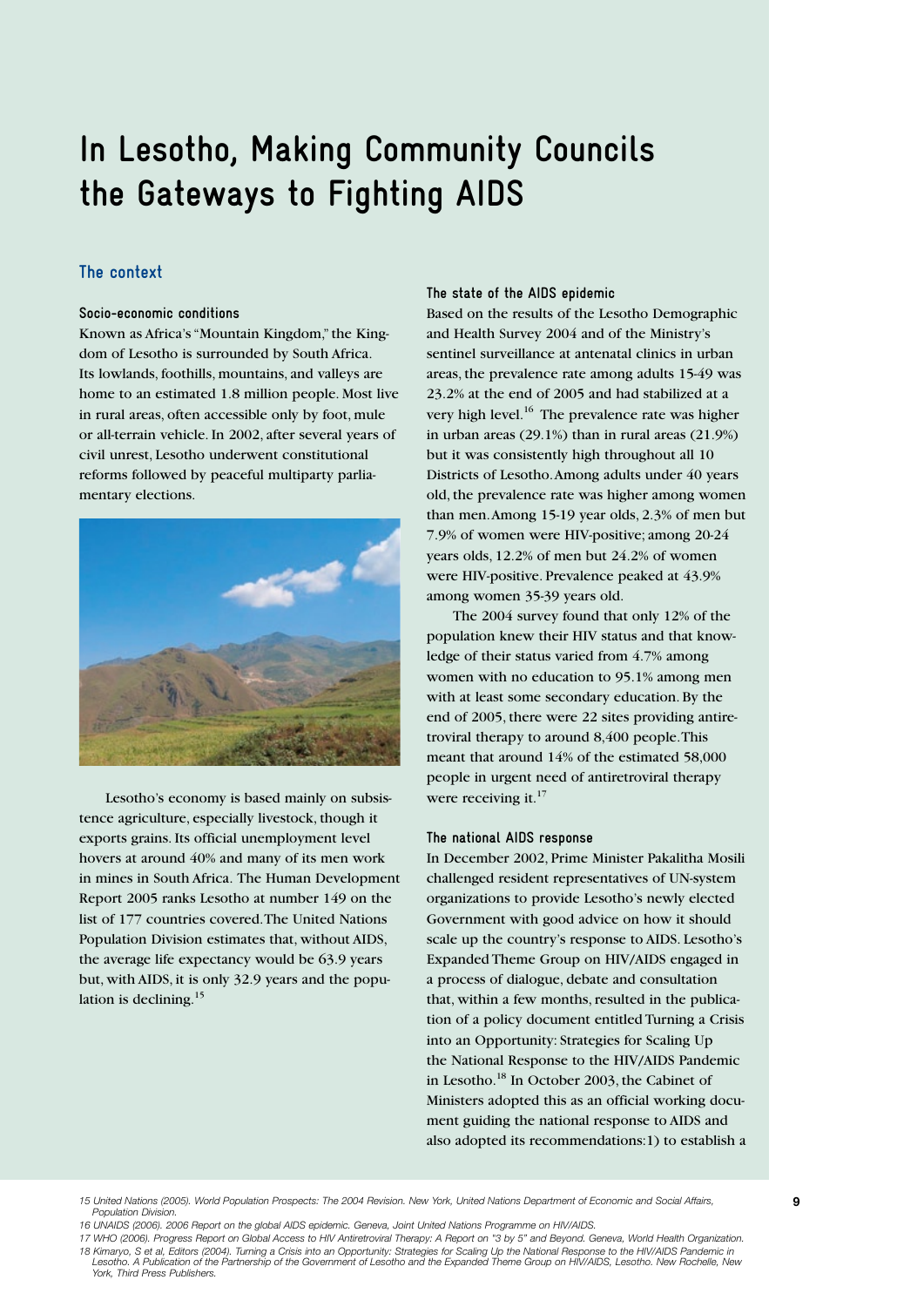National AIDS Commission; 2) to make the existing Lesotho AIDS Programme Coordinating Authority (LAPCA) the Commission's Secretariat; 3) to "core stream" the fight against the epidemic in all sectors and levels of government "as a matter of urgency."

In August 2005, Parliament passed legislation establishing the National AIDS Commission and the Government launched a review of the national response leading to development of a National AIDS Policy, a Strategic Framework 2006-2010 and a unified monitoring and evaluation system for HIV and AIDS programmes. Meanwhile, the AIDS epidemic affects every aspect of life in Lesotho. Its social, economic and institutional consequences will be increasingly serious if the tide cannot be turned soon.

### **GTZ support to Lesotho's AIDS response**

Under the Lesotho-German bilateral agreement for development cooperation, GTZ and other German development agencies focus on "Decentralized Rural Development." Successful decentralization, however, depends on the presence of competent administrative personnel and active civil society representatives at the district and local level. The AIDS epidemic has an enormous and disastrous impact on Lesotho's political and administrative



system through the loss of skilled and experienced employees. This compromises the government's ability to provide services at the same time as it increases demand for services to curb the epidemic and mitigate its impacts.

In that context, GTZ began supporting AIDSrelated initiatives when it participated in developing the document Turning a Crisis into an Opportunity. When the Cabinet of Ministers adopted the recommendation to "core stream" AIDS, the Expanded Theme Group agreed that GTZ's contribution should focus mainly on implementation of that recommendation, still within the context of its main focus on "Decentralized Rural Development." In December 2003, GTZ outlined a new plan for its Lesotho programme, with the following mainstreaming elements:

- Support for the Ministry of Local Government's programme to empower Lesotho's Interim Community Councils to respond to AIDS as they evolve into permanent Community Councils – known as the "Gateway Approach."
- Continuing support for the Ministry of Public Services' programme to mainstream AIDS through the development and implementation of workplace programmes in all sectors and levels of government and by training public servants to become HIV and AIDS competent .
- Continuing support for mainstreaming AIDS into the Capacity Building for Land Management – for example, by ensuring that the new Land Bill will address AIDS-related issues such as the property rights of widows and orphans.

In the following, the focus will be on the first of these three elements, the Gateway Approach to getting local responses to AIDS off the ground.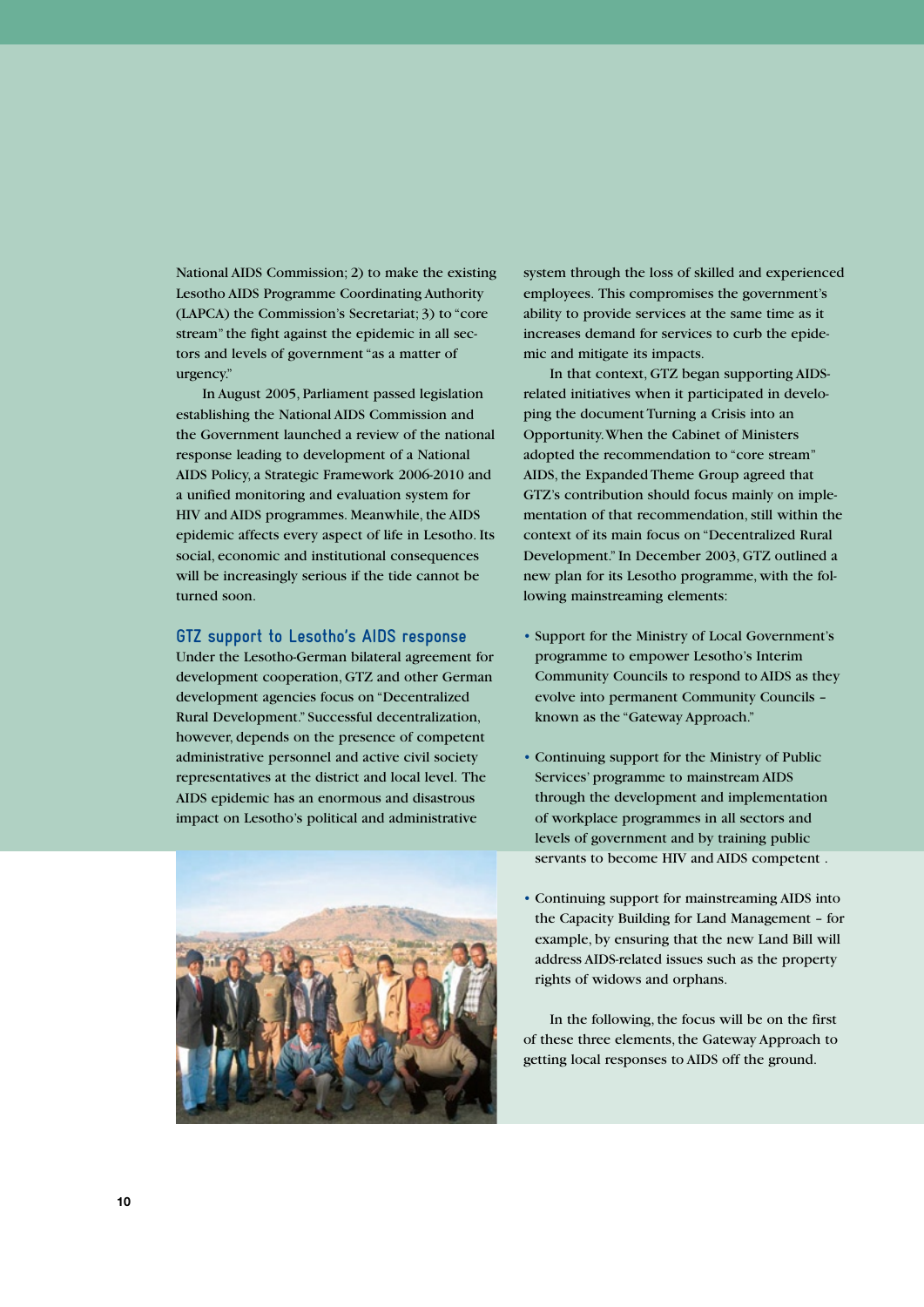# **The Gateway Approach to empowering Community Councils**

#### **Defining the vision, goals and objectives**

Lesotho has ten Districts, each with its own District Council. In 2002, Lesotho's Ministry of Local Government began implementing a decision to divide each District into Community Council areas and subsequently each area into Electoral Divisions. There are typically from 10 to 15 Electoral Divisions and one representative from each is voted into the Community Council. A House of Chiefs in each area votes two chiefs onto the Community



Council. Each Community Council sends two representatives to sit on the District Council. There are 128 Community Councils and one City Council– for Maseru, the national capital. The Community, City and District Councils and their staff carry some of the responsibilities previously carried by central government. Prior to the first local government elections in April 2004, Interim Community Councils had been appointed and given limited responsibilities.

Since 2003, GTZ has worked in close cooperation with the Ministry of Local Government on continuously developing the 'Gateway Approach' to mainstreaming AIDS into local government. The Gateway Approach has the following elements.

**Vision.** Community Councils are the Gateways to Lesotho's holistic fight against the AIDS epidemic. They coordinate the development of Community Council Action Plans in which HIV and AIDS and their impacts are addressed across all sectors, based on the priorities and needs of their areas. They also coordinate and monitor implementation of the plans by governmental and non-governmental service providers.

**Goal.** A platform on which the resources and activities of all stakeholders, from Global Fund to social responsibility programmes of businesses, are brought together and coordinated to address the needs of the population. On this platform the stakeholders develop and implement strategies for fighting the AIDS epidemic within their respective mandates by involving communities and their representatives from the outset. A demand based approach with mainstreaming throughout promotes and supports community-based initiatives and innovations, introduces and affirms the principle of subsidiarity, $19$  encourages self help, and aims for sustainability of the approaches chosen.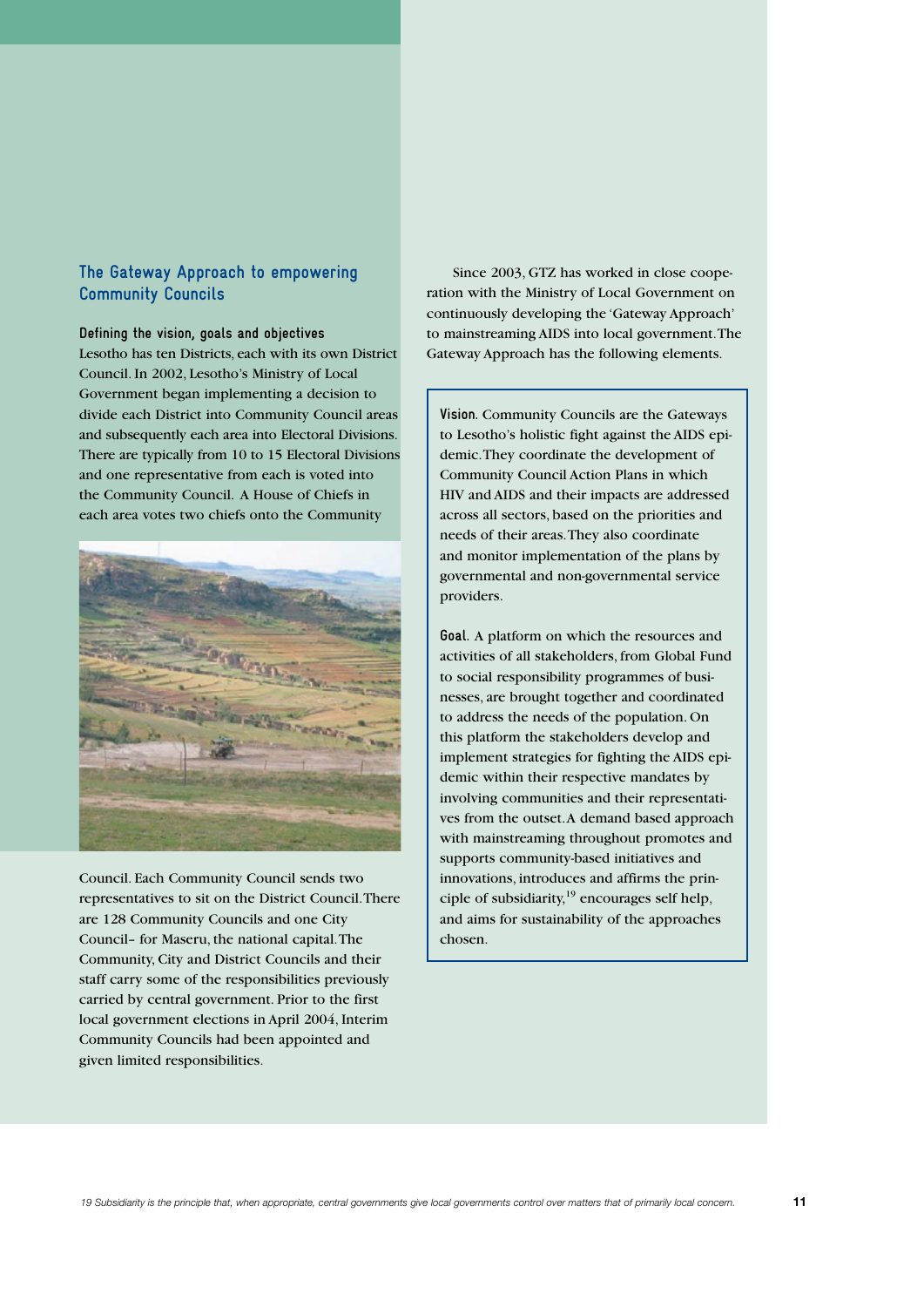#### **Objectives:**

*1. To make councillors, council staff and other local leaders HIV and AIDS competent*  HIV and AIDS competence requires that each of them knows what HIV is and how it is transmitted; how infection can be prevented; how infection can be managed through testing, treatment and care; that being infected is not an automatic death sentence; how HIV-positive people can live long and productive lives.



# *2. To empower local governments (District and Community Councils) to be the Gateways in the fight against HIV and AIDS*

Local governments perform a coordinating role in the development of action plans based on community priorities and monitor their implementation through the support of service providers. Questions that can help local stakeholders understand what roles they can play in the fight against HIV and AIDS include: what aspects of their work may facilitate the spread of HIV, what aspects may inhibit the spread of HIV, what aspects contribute to the impact of HIV, what aspects may mitigate the impact.

#### *3. To promote a demand-driven system at local, district and national levels*

In a demand-driven system, the priorities of community members in need of services are enshrined in action plans that inform and guide all local, district and national authorities and service providers as they plan and deliver services – all within the framework of national AIDS policies and strategies.

**The pilot project in the District of Qacha's Nek** In late 2003, GTZ and the Ministry of Local Government launched a pilot project to begin establishing the Gateway Approach in the mountainous District of Qacha's Nek. The District had 21 Interim Community Councils at the time, some serving several tiny and remote villages and rural settlements where people in need of medical treatment were accustomed to walking for two or three days to the nearest clinic. The aim was to build Councils' capacity to address the AIDS epidemic and use the lessons learned from that experience to develop guidelines for the capacity building of Councils throughout Lesotho.

There were two stages to the pilot project:

- First, training workshops providing councillors and other community leaders with basic knowledge and skills in fighting HIV and AIDS
- Second, evaluation of the impacts that is, assessment of the extent to which Councils were applying the lessons learned in the workshops.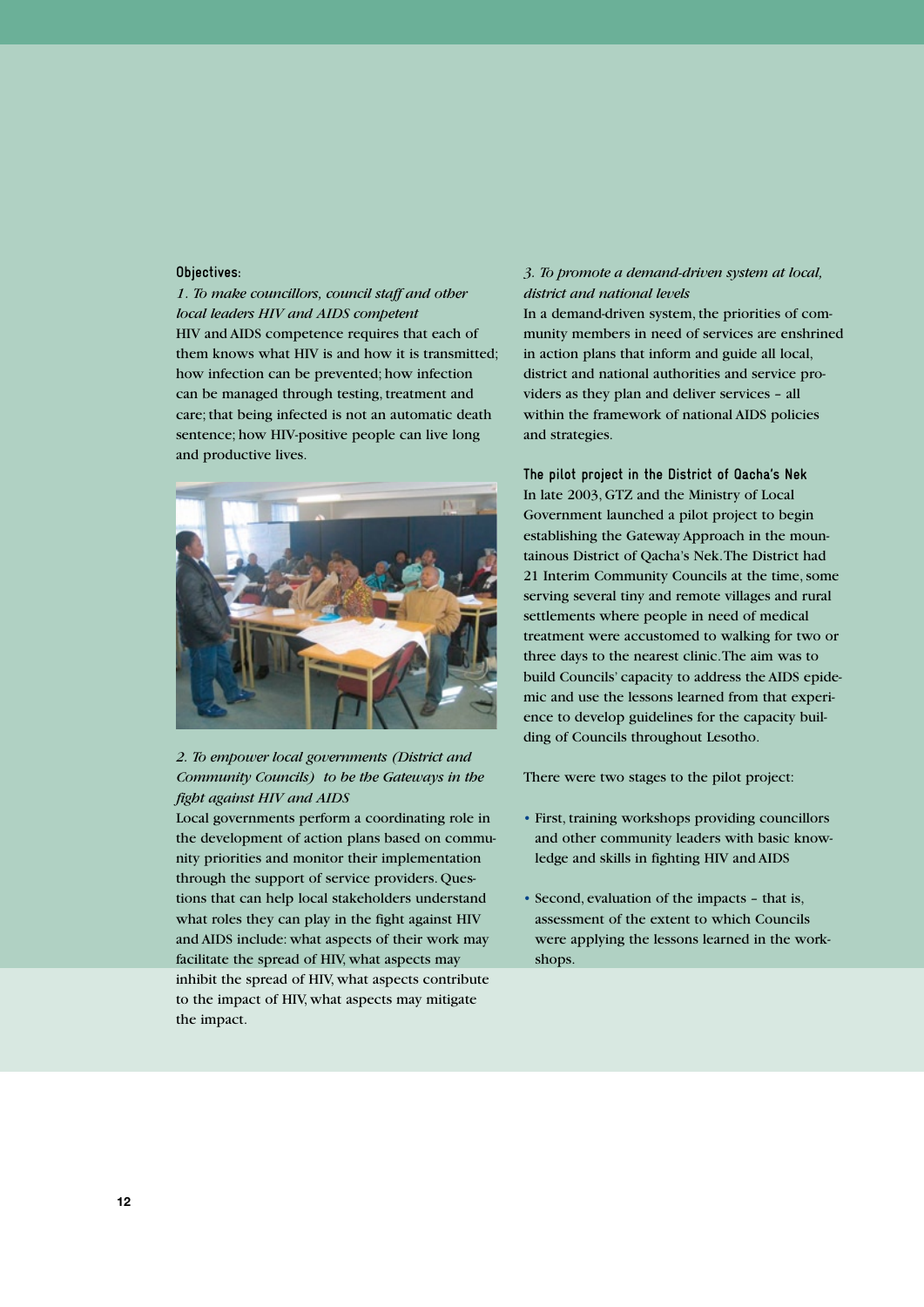

For the first stage, the Karolelano ea Tsebo Facilitators' Association (KaTseFA), a non-governmental organisation based in Lesotho, collaborated with GTZ and the Ministry of Local Government on planning and conducting the workshops. Each of the 21 Interim Community Councils was asked to invite 50 people – councillors, chiefs and village headmen, traditional healers, women, herd-boys, and representatives of civil society organizations including faith-based ones – to participate. Two Bosotho facilitators, $^{20}$  supported by a technical advisor from the German Development Service (DED), conducted the workshop for each Council. Each workshop consisted of presentations and exercises leading participants to:

- Acknowledge the existence and understand the basics of HIV and AIDS
- Appreciate that there is no reason to fear people living with HIV
- Become proactive in changing their own circumstances and those of their families and communities for the better.

Each workshop lasted for seven full days, with facilitators sleeping on floors in village schools and local women supplying them with food. $^{21}$ The workshops asked participants to:

- Reflect on the causes and consequences of HIV and AIDS, including impacts on people in their villages, and reflect on effective responses, including prevention, treatment, care and support (including creation of a supportive environment where people feel safe and comfortable when, for example, they seek voluntary counselling and testing)
- Reflect on existing services in their communities and other opportunities for mitigating the impacts, with particular consideration given to issues of land allocation and natural resource management so as to ensure the secure supplies of nutritious food needed to keep both HIVpositive and HIV-negative people healthy, resistant to infection and able to reap the full benefits of any treatment they may be receiving.
- Consider structures and procedures (including traditional ones) through which people in their communities might assess needs for services, plan to meet those needs, marshal the resources for implementation, and then monitor the resulting services.
- Establish, from among the most knowledgeable and committed people present, HIV and AIDS Impact Mitigation Committees to advise the Community Council.
- Proceed toward development of a Community Council Action Plan for the Community Council with HIV and AIDS mainstreamed across each and every priority project.
- Proceed toward development of a result-oriented monitoring and evaluation system for the Community Council.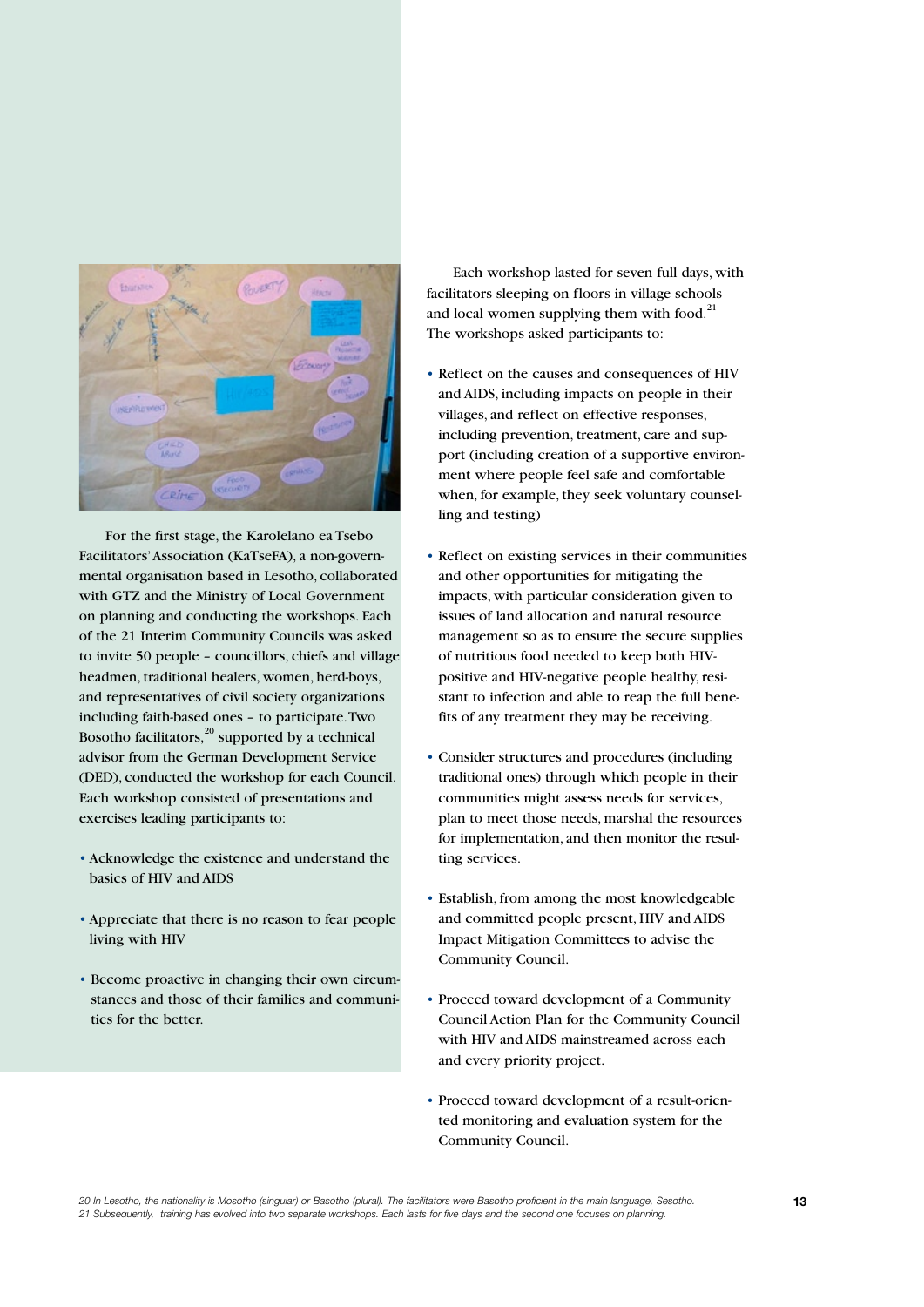#### **Results of the pilot project**

From September to December 2004, interviews with 390 of the 650 trained Community Council members found that roughly half of the objectives had been achieved. Specifically:

- Community Councils had established HIV and AIDS Impact Mitigation Committees, an indication of leadership and commitment by councillors and many others.
- Councillors were now HIV and AIDS competent and prepared to fight the AIDS epidemic within the limits of Community Councils' legislated powers.
- Leaders and the population within each Community Council area were more unified and prepared to work together. However, they were unclear as to who was responsible for doing what and so not taking action. In addition, some chiefs (the traditional leaders) resisted believing in the existence of HIV and AIDS and saw the new Community Councils as competition that threatened their traditional authority. They were actively blocking community mobilization against AIDS by, for example, saying no one was to talk to children and youth in their areas about such "dirty" things.
- There were few signs of progress toward development of action plans for each village and Community Council. The obstacles were lack of clarity as to who was responsible for spearheading planning processes, lack of knowledge about how to go about planning and lack of resources to do it.
- There was no progress toward establishing monitoring and evaluation systems which, in any case, would normally be provided for in plans and established during the course of implementing those plans.

The conclusion was not that the pilot project had failed. On the contrary, it had succeeded in demonstrating that attitudes about HIV and AIDS could be changed and in identifying the challenges that had to be met through the next stages of getting the Gateway Approach well established.

### **Developing guidelines for "Quick and Smart" planning**

The pilot project demonstrated the need for a planning methodology that is easy to understand, practical and achieves results within a short time frame. The Community Councillors elected on 30 April 2004 have four-year terms and they need to develop Community Council Action Plans as quikkly as possible in order to take full advantage of opportunities to get financial support for projects and programmes that benefit the people living in their areas.

In early 2005, GTZ began providing financial and technical support to planning by the Ministry of Local Government, the Qacha's Nek District Council and the Qacha's Nek District Planning Unit. Initially, they worked with just one Community Council, developing and testing the "Quick and Smart" planning methodology. As a result of this work, the Ministry of Local Government and GTZ published the Guidebook for Quick and Smart<sup>22</sup> in October 2005. It outlines a two-month planning process that includes:

- 1. A one-day orientation workshop for District staff
- 2. A two-day pre-planning workshop with representatives and key staff from Community and District Councils (including District Planning Units) and from selected non-governmental organizations
- 3. A two-day "area-wise" training workshop for from two to four Area Planning Support Teams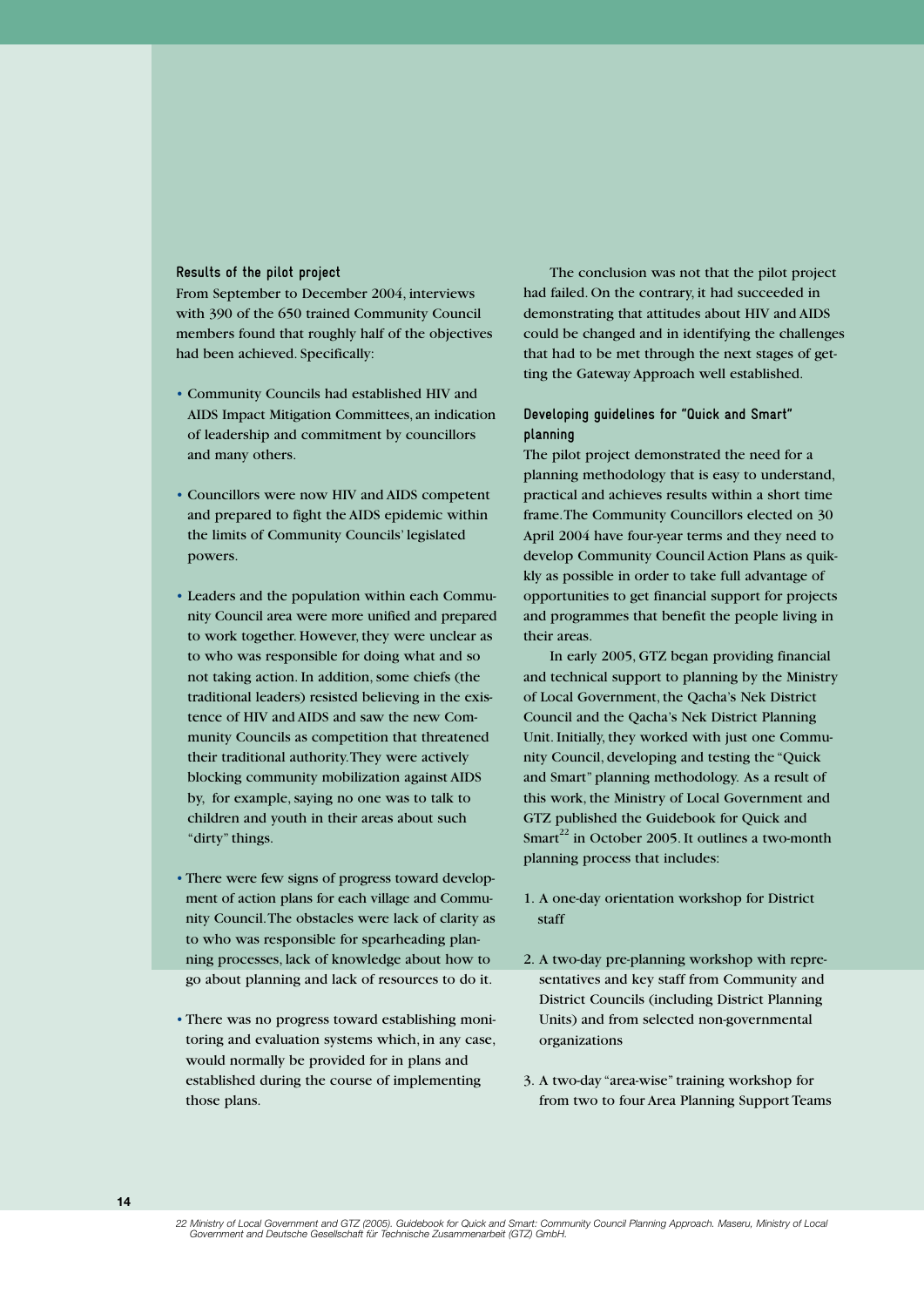- 4. A two-day workshop for each Community Council, where they are informed about the planning process, asked to begin the process of filling out Community Fact Sheets, trained in the use of the Lipitso Information Collection Kit, and agreed to subsequent steps and schedules, including sending letters about the Lipitso to the Chiefs (Lipitso are traditional village meetings.)
- 5. A month for Community Councillors to have two-day Lipitso in each of the Council's Electoral Divisions
- 6. A five-day workshop for each Community Council using the information from its Community Fact Sheet and from its Lipitso to produce a Community Council Action Plan, ending with approval by the Community Council
- 7. Submission of Community Council Action Plans to the District Council.

**The Guidebook for quick and smart planning can be downloaded at http://hiv.prg.googlepages.com/bringingtheaidsresponsehome**

**and provides detailed instructions for all of the above steps.**

#### **2006 and beyond**

All District and Community Councils in Lesotho's four southern Districts are now HIV and AIDS competent. In addition, there are Community Councils in all ten Districts with some experience with Quick and Smart planning. The lessons learned in the Qacha's Nek District were used to refine the approach taken in Mohale's Hoek District and the process of refinement has continued and will continue into the future.

Each District has a District Development Coordinating Committee responsible for drawing up the District Development Plan. Members include representatives from line ministries of the national government, from District Council staff and from selected non-governmental organizations. It is crucial for these committee members to be HIV and AIDS competent and have a thorough understanding of mainstreaming and the Quick and Smart planning approach. Curriculum has been developed for training District Development Coordinating Committees and it was piloted in the Mohale's Hoek District in June 2006.

The aim is to link community priorities with available financial resources. This makes the preparation of plans urgent, since the national budget for the next fiscal year will be prepared in November 2006. At the district level, links must be made with available funding from Ministry of Local Government's budget, from other ministries' budgets, from the Global Fund to Fight AIDS, Tuberculosis and Malaria, and from other multilateral and bilateral sources.

As of July 2006, Lesotho's National AIDS Commission and its partners are close to finalizing a new National AIDS Policy and Strategic Framework 2006-2010 and both of these documents call for a comprehensive multisectoral approach to "four domains": 1) prevention, 2) care, treatment and support, 3) impact mitigation and 4) a supportive environment where systemic development issues (rural development, poverty, gender equality, etc) are being addressed. The documents recognize the important role District and Community Councils have to play in accelerating implementation so that universal access to services can be achieved as quickly as possible. The Government of Lesotho is factoring in the costs of rolling out the Gateway Approach as it prepares the new national budget.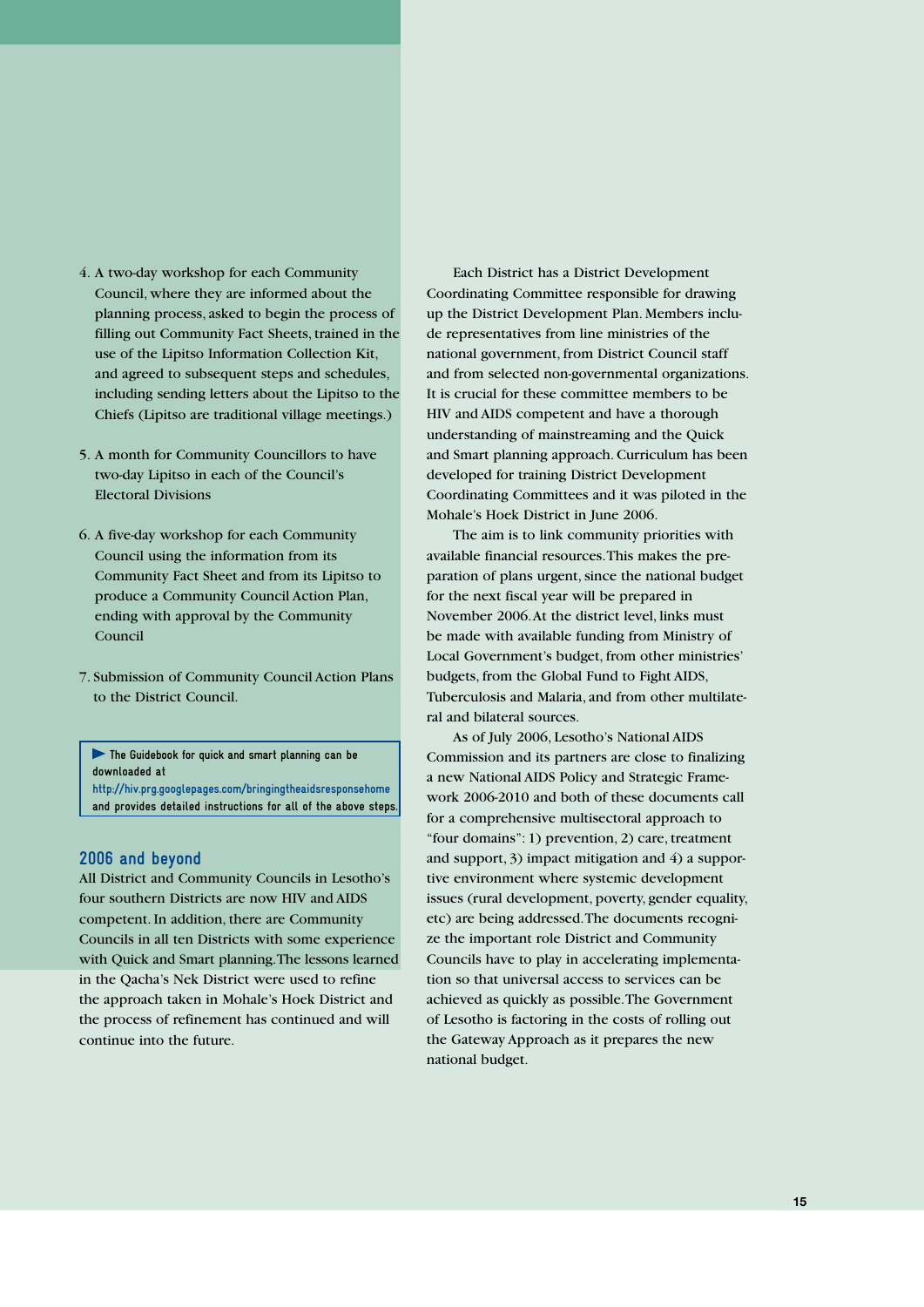# **In Tanzania, District and Ward Empowerment through Capacity Building**

### **The context**

#### **Socio-economic conditions**

The United Republic of Tanzania has a population of more than 38 million people. Most live on the mainland but half a million live on the islands of semi-autonomous Zanzibar. On the mainland, Muslims outnumber Christians by a small margin and there are also many adherents to indigenous belief systems, while some 99% of Zanzibar's population is Muslim.

More than 80% of Tanzanians live in rural areas and most depend on subsistence agriculture for their livelihoods. Many also participate in commercial agriculture, and agricultural products account for around 45% of GDP and 85% of exports. Services account for almost 40% of GDP, though they employ far fewer people. Mining for gold and other minerals accounts for much of the remaining GDP. The Human Development Report 2005 ranks Tanzania at number 164 on the list of 177 countries covered. The United Nations Population Division estimates that, without AIDS, the average life expectancy would be 58 years but, with AIDS, it is only 46 years. $^{23}$ 

#### **The state of the AIDS epidemic**

According to the latest UNAIDS estimates, the prevalence rate among adults 15-49 was 6.5% at the end of 2005. There were 1.4 million people living with HIV and, of those, 1.3 million were adults and 710,000 (54.6% of the adults) were women.<sup>24</sup> The 2003-04 Tanzania HIV/AIDS Indicator Survey found that HIV prevalence among adults 15-49 varied among the mainland's 21 regions from a low of 2.0% to a high of 13.5% and averaged 10.9% in urban areas and 5.3% in rural areas. In most regions the prevalence rate was higher among women, averaging 12.0% in urban areas and 5.8% in rural areas. $^{25}$ 

Knowledge of how HIV transmission can be prevented was comparatively high, with 87% of adults identifying abstention and 68.9% of men and 62.3% of women identifying both faithfulness to one partner and the regular use of condoms. However, risk-taking behaviour was high, too, with 23% of women and 46% of men reporting sexual encounters with a non-marital, non-cohabiting partner within the past 12 months. There are many indications that women, in particular – especially if they are poor, have little education and/or live in rural areas – are at high risk of infection and in urgent need of information and education about all matters related to HIV and AIDS.

By the end of 2005, around 7% of the estimated 315,000 Tanzanians in urgent need of antiretroviral therapy were receiving it. As in most other sub-Saharan African countries, this was far short of the "3 by 5" target.<sup>26</sup> There were 98 sites (96 on the mainland, 2 on Zanzibar) providing therapy and the Government of Tanzania was scaling up its efforts to make therapy more widely available by increasing the number of sites, particularly in rural areas.

#### **The national AIDS response**

In 1985, the Government of Tanzania established the National AIDS Control Programme in the Ministry of Health and adopted the first of a series of short- and medium-term AIDS plans that focused mainly on the health sector. In 2000, the President declared the AIDS epidemic "a national disaster." In 2001, Acts of Parliament approved a National Policy on HIV/AIDS, established the Tanzania Commission for AIDS (TACAIDS) and called for all Districts and Wards to establish multisectoral AIDS committees. TACAIDS worked with a broad range of stakeholders to develop mainland Tanzania's Multisectoral Strategic Framework on HIV/AIDS 2003-2007. It sets nine goals for four strategic areas: 1) cross-cutting issues, including provision of an enabling environment; 2) prevention, including a focus on gender issues; 3) care, treatment and support; 4) mitigation of the socioeconomic impacts of AIDS.

*Population Division. 24 UNAIDS (2006). 2006 Report on the global AIDS epidemic. Geneva, Joint United Nations Programme on HIV/AIDS.*

*25 National AIDS Commission Tanzania (2005).2003-04 Tanzania HIV/AIDS indicator survey 2003–2004. March. Dar es Salaam and Calverton, Tanzania Commission for AIDS, National Bureau of Statistics, ORC Macro.*

*26 WHO (2006). Progress Report on Global Access to HIV Antiretroviral Therapy: A Report on "3 by 5" and Beyond. Geneva, World Health Organization.*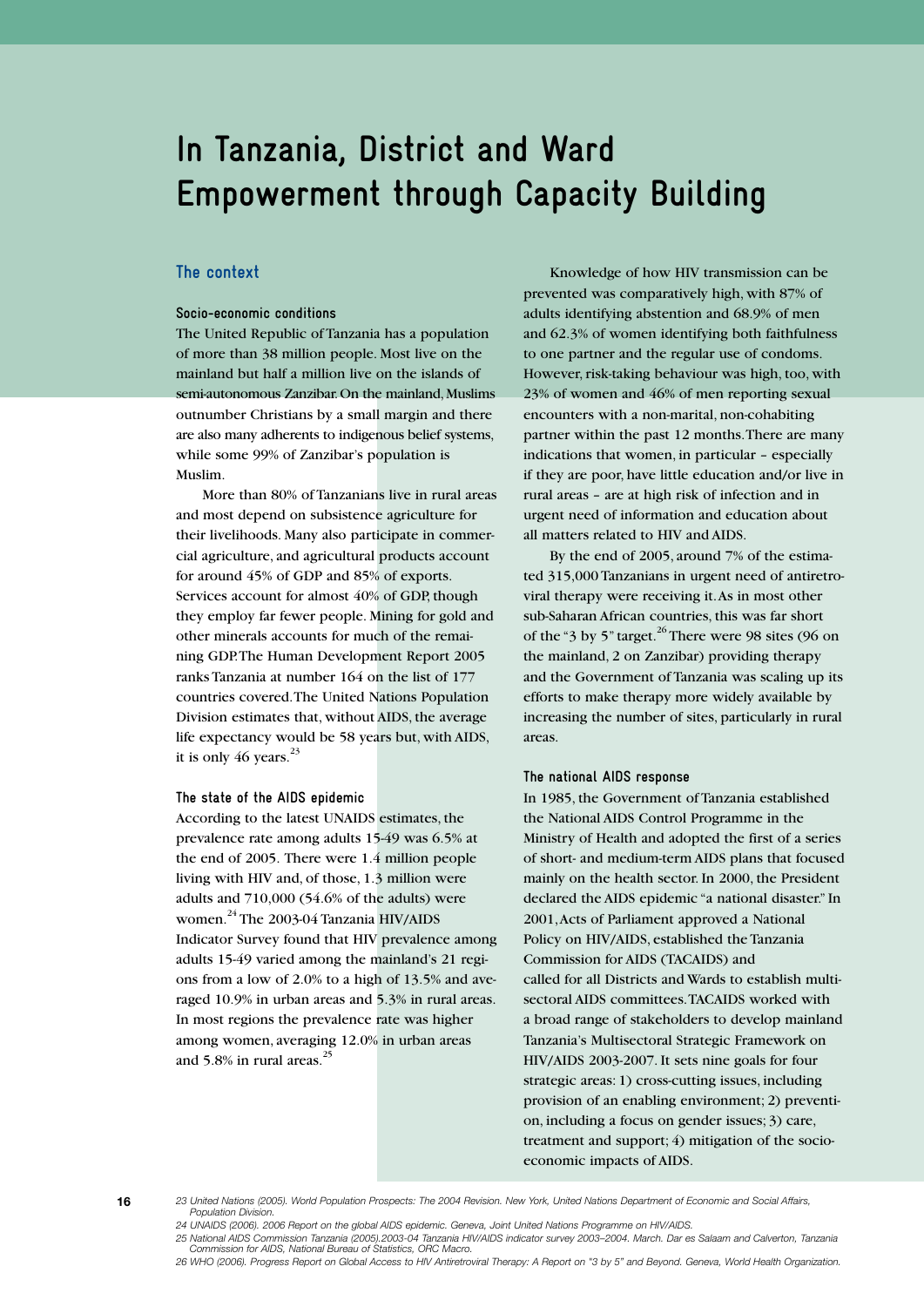Since 2001, the funding of the AIDS response from domestic sources (public spending and outof-pocket spending by affected people) has more than doubled and, together with substantial increases in funding from international sources, this has enabled significant progress. Successful information and education campaigns have increased the demands for condoms, Voluntary Counselling and Testing (VCT) and antiretroviral therapy far beyond the country's current capacity to meet those demands. The main challenge, now, is to accelerate access to services as quickly as possible in the rural districts, wards and villages where most of Tanzania's population lives. Tanzania is meeting this challenge by building the capacities of District and Ward multisectoral AIDS committees. With funding from the World Bank, it is establishing Regional Facilitating Agencies that provide local government and civil society organizations with technical support and also facilitate the distribution of funding to service providers.

# **Training Council and Ward Multisectoral AIDS Committees**

#### **What are CMACs and WMACs?**

Mainland Tanzania, for which TACAIDS is responsible, is divided into 21 administrative regions and they are divided into 123 Districts, Towns, Municipalities and Cities. Each has a Council and is divided into several Wards, which in turn have up to eight villages. The 2001 Act of Parliament that established TACAIDS also called for all Councils to establish Council Multisectoral AIDS Committees (CMACs) and for Wards to establish Ward Multisectoral AIDS Committees (WMACs).



The Act specifies that each CMAC will have the Council's Deputy Chairperson as its Chairperson, the Council's Director (chief administrative officer) as its Secretary and additional committee members, as follows: Members of Parliament from each of the District's electoral divisions; Councillors from each of the District's Wards; the District's AIDS coordinator; representatives of people living with HIV (one man, one woman), youth (one boy, one girl), faith-based organizations (one Muslim, one Christian), the network of NGOs involved in HIV and AIDS interventions (one), and other sectors (one). Subsequent to the Act, it was decided CMACs should add members representing the health, education, community development, and agricultural sectors.

CMACs are the key mechanisms for planning and coordinating community-based responses to AIDS and they:

- Support Wards and villages in establishing and running their own AIDS committees
- Increase community awareness of HIV and AIDS
- Assess the HIV and AIDS situation within their jurisdictions (numbers of people with HIV broken down by characteristics, factors contributing to new HIV infection and so on)
- Advise Councils and other authorities at higher and lower levels on appropriate by-laws, policies, programmes and projects
- Assess the interests of capabilities of partners and potential partners in the response to AIDS.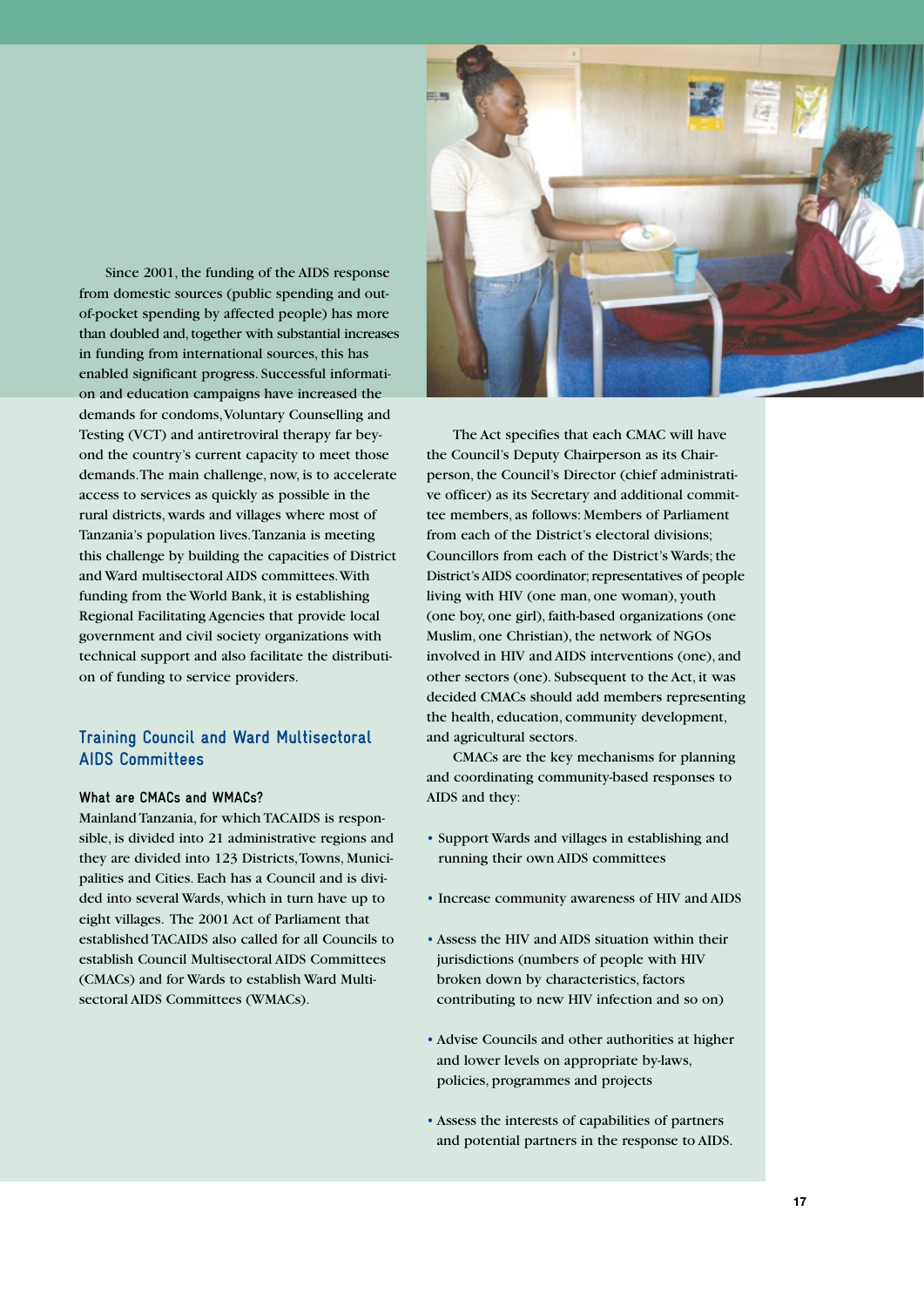Building the capacity of CMACs, through training and support of their members and other means, is essential if they are to carry through on the tremendous responsibility assigned to them by the Government of Tanzania. With that in mind, in February 2003, the President's Office, Regional Administration/Local Governments division (PO-RALG), and TACAIDS sent a circular to all Councils giving them basic information and asking them to take immediate action to establish CMACs by appointing members and calling meetings.

#### **The baseline survey**

As a step toward developing a training programme for CMACs, TACAIDS established a Quality Assurance team that collaborated with GTZ and evaplan/ University of Heidelberg (a consulting firm) and HealthScope Tanzania (another consulting firm) on



designing and carrying out a survey to establish baseline information against which to measure the results of training. The survey instrument was a "Pre- and post for CMACs," with questions to determine CMAC members' levels of knowledge about TACAIDS, HIV and AIDS, needs for and barriers to AIDS advocacy, and other areas to be covered in the trainings (see below) to ensure their AIDS competence.<sup>27</sup> This same instrument could be used after training, to find out what members had learned and what their needs for additional training might be.

A sample of eight District Councils was selected for participation in the survey using such criteria as high prevalence of HIV, large numbers of refugees, large areas without services, and lack of donor support. For each District Council, nine of the 19 appointed or potential members of their CMACs were interviewed, five in a group session and four individually. The survey was conducted by four interviewers, supported by two supervisors, from 22 April to 16 May 2003. It found that:

- Five out eight District Councils had not appointed members to their CMACs but were able to identify potential members for the interviews. Only one District Council could show that the CMAC had ever had a meeting. A majority of appointed or potential CMAC members did not know what their roles and responsibilities were. Many did not know about TACAIDS and its role in responding to the AIDS epidemic. Most did not refer to the circular or any other documents that had been sent to inform and guide their participation in the CMACs. Some said that they did not see the point of CMACs.
- Most appointed or potential CMAC members had little knowledge about HIV and AIDS and related issues, such as the factors that put adults and youth at risk of infection, socio-cultural attitudes and practices that may contribute to risk, and stigma and discrimination.
- Most were unable to describe practical approaches to such tasks as planning a youth awareness campaign and running a training workshop. Most were able to identify resources, other than money, available in their communities but few knew how to begin developing a budget that would help them gain access to financial resources within or outside their communities. Most could not see the importance of monitoring and evaluation, though some had been involved in AIDS-related projects and programmes. Few could name basic elements of a good project or programme proposal.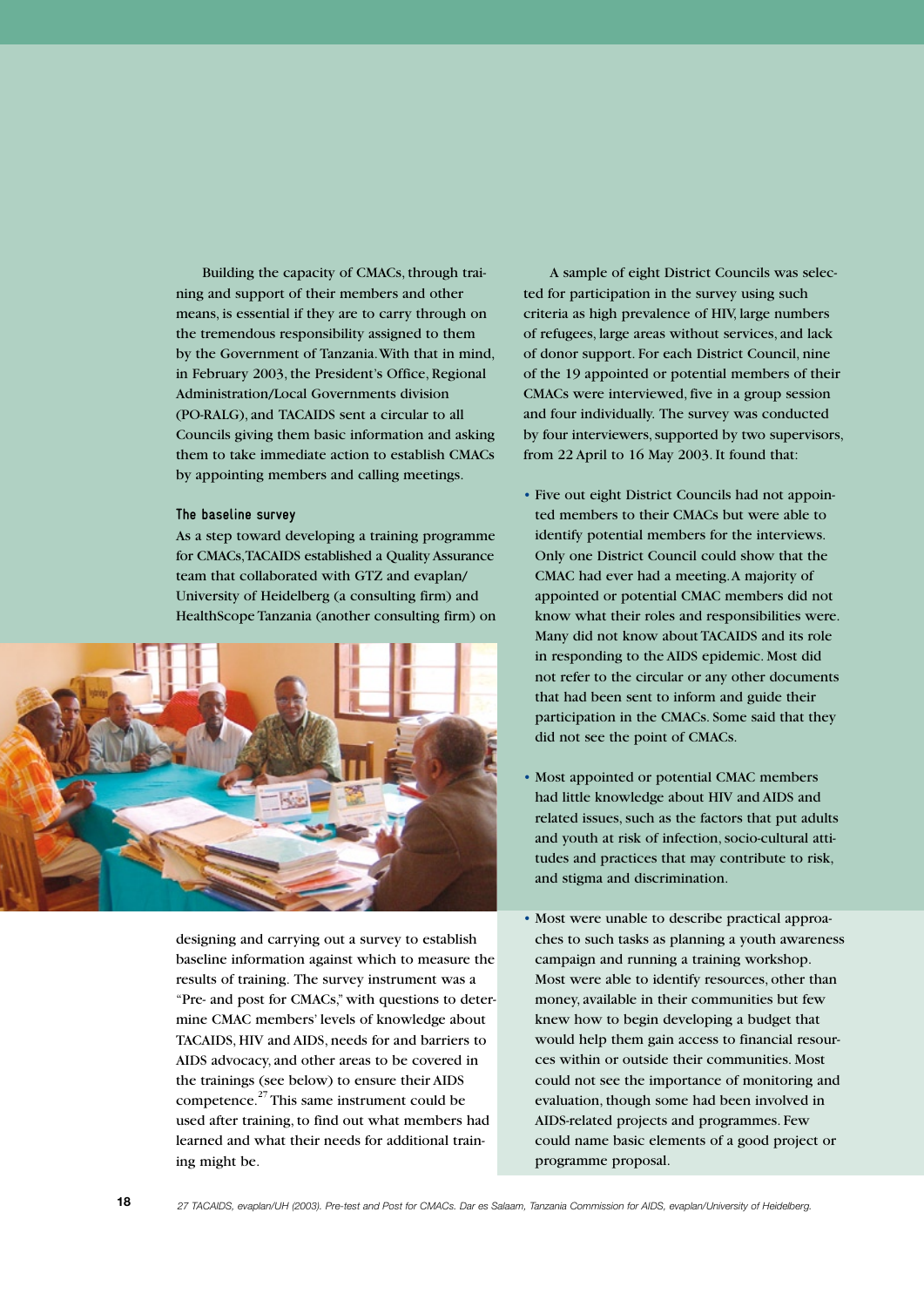• None of the District Councils had arranged for initial orientation or training workshops for their CMACs. Failures to circulate or read information (partly due to low levels of competence in the relevant language), lack of budgets for meetings and failures to assign a staff person with responsibility for making things happen were among the reasons for lack of action on CMAC appointments, meetings and workshops.<sup>28</sup>

On this basis, the survey identified: 1) the need for research into socio-cultural attitudes and practices of major ethnic groups as they relate to HIV and AIDS, 2) the need for District multisectoral AIDS strategies, developed through consultations with a broad range of stakeholders, 4) the need to build the capacity of Regional Administrative Secretariats to support, monitor and evaluate council AIDS activities within each of mainland Tanzania's 21 administrative regions, 5) the need for further CMAC capacity building.

#### **Developing training material**

The baseline survey also constituted an assessment of learning needs for the development of training course material. Through a series of workshops, a group of educators and other professionals – representing organisations involved in developing and implementing in Tanzania's response to AIDS – outlined the course concept, drafted the curriculum and developed training modules. The process was exceptionally participatory and is described in full on a CD ROM.29 The modules were tested in two Districts and then refined.

The result, can be downloaded at http://hiv.prg. googlepages.com/bringingtheaidsresponsehome was four training manuals, with 10 training modules plus a field guide, as follows: Book 1 1. Advocacy

- 2. Basic Facts, Prevention and Control of HIV/AIDS
- 3. Sociocultural Factors and Concepts

Book 2 4. Team Building, Leadership and Partnership

- 5. Resource Management
- 6. Participatory HIV/AIDS Planning
- 7. Participatory Monitoring and Evaluation
- Book 3 8. Proposal Writing and Assessment 9. Report Writing Skills
	- 10. Communication and Facilitation
- Book  $4$  Field training guide.<sup>30</sup>



28 TACAIDS (2003). Baseline Assessment Study Results: Quality Assurance of CMACs Training. Dar es Salaam, Tanzania Commission for AIDS,<br>Healthscope Tanzania, Deutsche Gesellschaft für Technische Zusammenarbeit (GTZ) GmbH –

*29 Participants were from PO-RALG, TACAIDS, Mzumbe University, evaplan/University of Heidelberg, Iringa Primary Health Care Institute, African Medical Research Foundation, CARE, UNAIDS, TANESA (Tanzania Netherlands Project to Support AIDS control in the Mwanza Region), and GTZ. A description*  of the process is available on CD ROM on the evaplan/University of Heidelberg website at [please provide direct link to the actual item, not just to the *website.*

*30 TACAIDS, GTZ BACKUP, evaplan/UH (2004). Training Manuals for HIV/AIDS Committees at Local Government Authorities. Dar es Salaam, Tanzania Commission for AIDS, Deutsche Gesellschaft für Technische Zusammenarbeit (GTZ) GmbH – BACKUP Initiative, evaplan/University of Heidelberg.*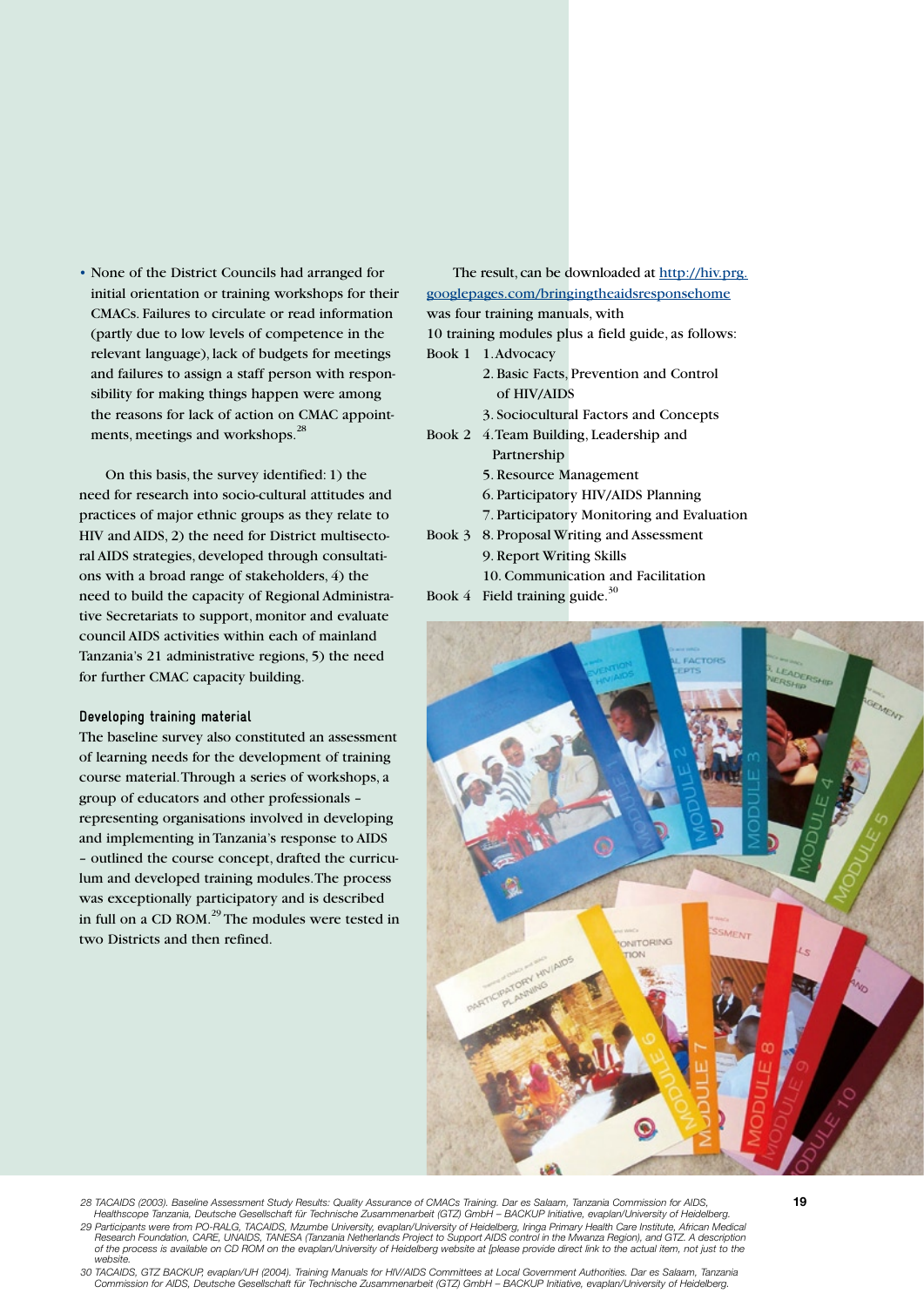**Facilitating and evaluating training workshops**  In December 2003, TACAIDS recruited 50 training facilitators who were given a four-day course on how to use the modules in training workshops. The agreed approach was to cascade down through a series of workshops that began with Regional Administrative Secretariats, moved on to CMACs and would eventually cover WMACs and, possibly, village AIDS committees. In early 2004, a three-day training workshop was held for the Regional Administrative Secretariats and focused on modules that would help the support, coordinate and monitor the work of CMACs. From March through late May 2004, 14-day training workshops were held for each of the CMACs.



In June 2004, the training facilitators, representatives from TACAIDS and the development partners participated in a two-day workshop to draw lessons from the experience of training CMACs. The main lessons were:

- Because they had been refined through pre-testing in two Districts, the 10 training modules had proved to be user-friendly and relevant.
- Workshops are more successful when there are several facilitators with diverse skills, beliefs, ages, and experiences, increasing the likelihood that they will be able to communicate with participants of varying background, belief, language, and literacy.
- The circulation of written policies and guidelines has to be followed up with more personal communications or else people are likely to ignore or misinterpret them.
- CMACs are weakened when people appointed as members are not genuinely committed to the AIDS response and when members are appointed for one-year terms and then replaced by new members with no training or experience. (Though they were members of CMACs, few Members of Parliament attended the training sessions.)
- Stigma and discrimination and discomfort with open discussion of HIV and AIDS and related activities are still prevalent, even among members of CMACs, with some indicating that they would prefer not to have people living with HIV on their committees.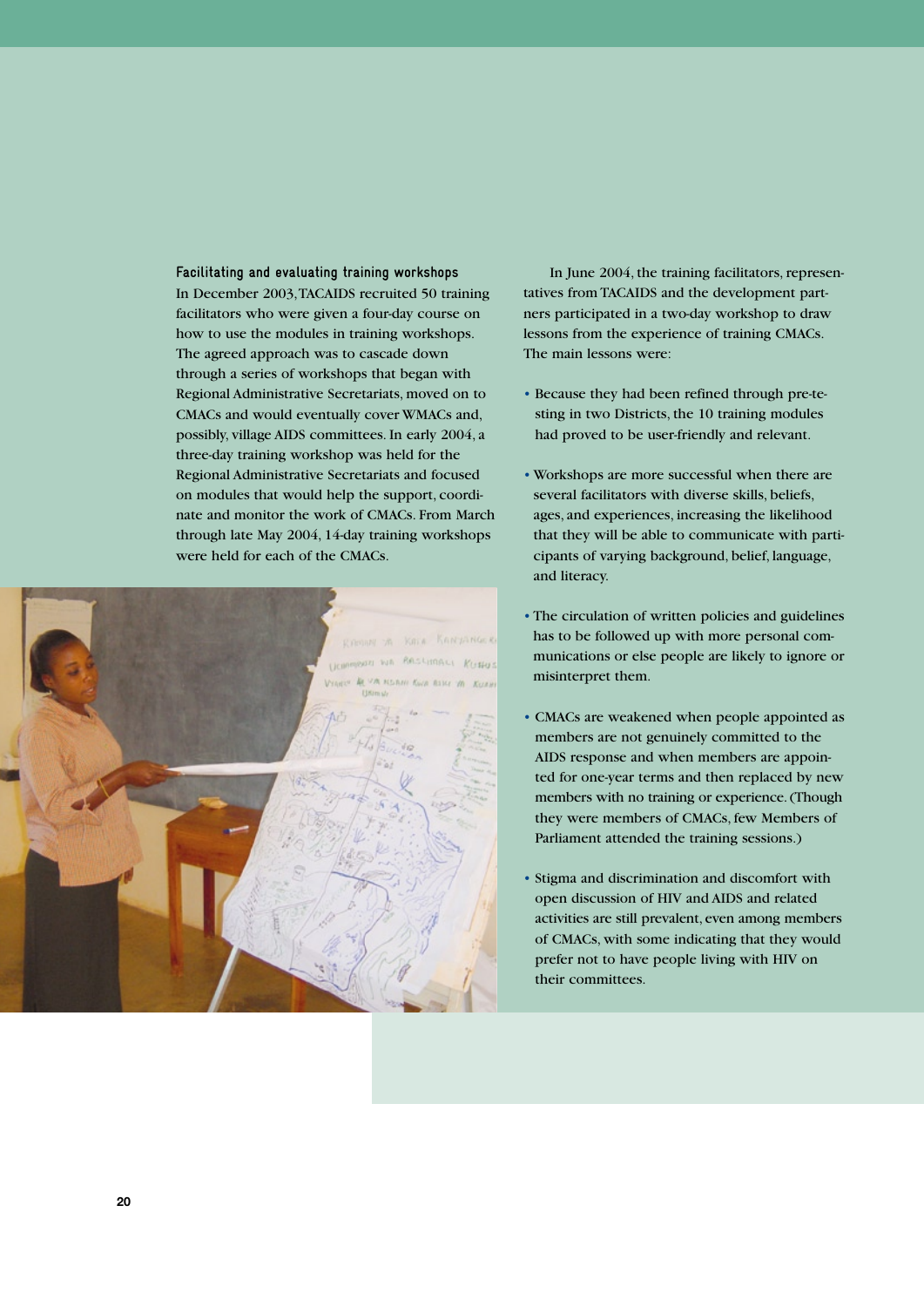#### **Planning the next steps**

In July 2004, TACAIDS, evaplan/University of Heidelberg and the GTZ Health Programme in Tanzania held a one-day workshop with all the stakeholders involved in this initiative.<sup>31</sup> After breaking into three working groups, they came together and agreed on a plan of action for the next 6 to 12 months. Elements included:

- **Technical assistance to CMACS** 1) select 10 of the training facilitators used for the workshops and give them additional training as providers of technical support to CMACs while they develop strategic plans, programmes to counter stigma and discrimination and so on, 2) develop a checklist to support CMACs, helping them keep track of their actions and procedures – reports to Council, frequency of meetings, actions to develop profiles of the district's AIDS epidemic, etc, 3) develop tools and indicators for monitoring CMACs, 4) collaborate with Regional Administrative Secretariats on taking further steps to put monitoring and evaluation in place, 5) facilitate development of 5-year strategic AIDS plans for districts, 6) provide training and support to district AIDS coordinators (most of whom were the district Community Development Officers, by this stage).
- **Training WMACs** 1) with help of the training facilitators, identify 6 members from each CMAC and train them to facilitate training workshop for WMACs, 2) focus especially on the modules most relevant for WMACs – for example, helping them understand the important role they can play in monitoring and evaluation, 3) adapt the modules to the local context – for example, the need to address particular socio-cultural practices.



• **The role of TACAIDS** 1) build the capacity of Regional Administrative Secretariats to support CMACs, 2) possibility have Regional Administrative Secretariats appoint focal persons on AIDS, such as the Regional Community Development Officers, 3) strengthen linkages between PO-RALG and TACAIDS, 4) strengthen linkages between District AIDS Coordinators and District Planning Officers and Directors, through joint training, 5) raise District Council and public awareness of TACAIDS and its work.

• **Political will** 1) develop tailor-made peer education programmes targeting a variety of leaders and getting them to accept their ownership of and duty to address HIV and AIDS – for example, Members of Parliament, Regional Commissioners, Regional Administrative Secretaries, District Councillors, District Management Teams, 2) as an immediate step, hold joint PO-RALG/TACAIDS orientation workshops for each of those categories of leader, using the most relevant training modules, 3) organize a forum and establish a coalition of organizations engaged in AIDS advocacy and leadership development.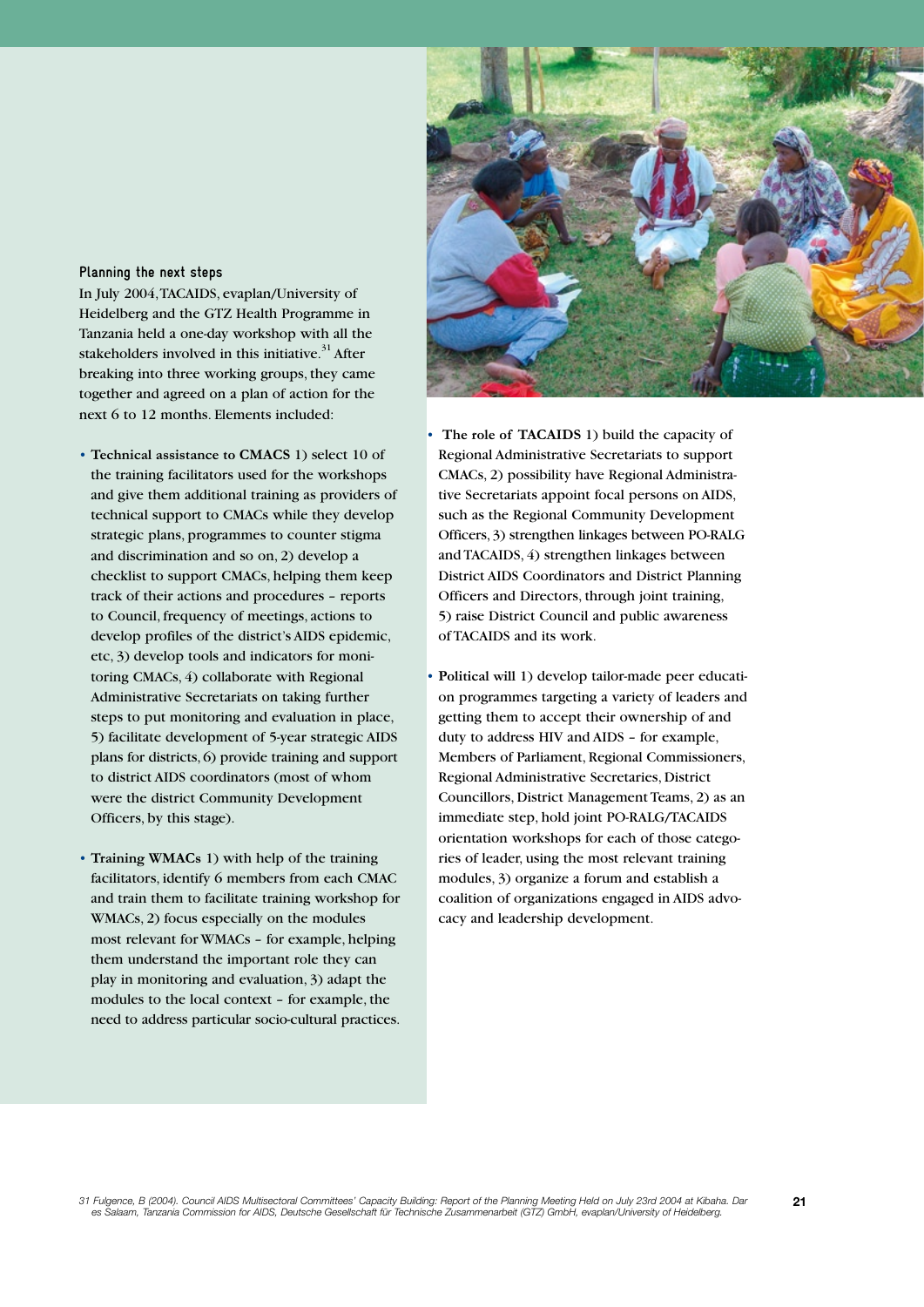The workshop participants agreed that providing technical assistance to CMACs during their next 6 to 12 months was crucial, in order to make sure their training was applied and that they continued to learn through practical experience until they became expert at addressing HIV and AIDS in their districts, wards and villages. Sustaining the CMACs efforts beyond their next 6 to 12 months would require training and supporting Regional Administrative Secretariats so they could provide continuous support to CMACs.

**The results, assessed one year later** One year later, in July 2005, the GTZ BACKUP Initiative $3^2$  and evaplan/University of Heidelberg collaborated with TACAIDS on providing supportive follow-up to the trained CMACs. The CMACs of the seven District Councils and one City Council in the Mbeya Region were chosen as pilots. Two facilitators were recruited and provided with three days of training plus three tools: 1) terms of reference,  $33$  2) a questionnaire for assessing the CMACs' capacities to develop multisectoral AIDS plans $34$  and 3) the template for an analytical report for submission to TACAIDS.<sup>35</sup>

The facilitators visited each CMAC for three days to:

- Conduct structured interviews with key members of each CMAC
- Examine the CMAC's multi-sectoral AIDS plans
- Identify the CMAC's needs for technical support
- Facilitate better collaboration among key people
- Initiate dialogue about meeting the budget needs of the CMAC and the WMACs
- Deliver training manuals with drafts of a special WMAC component and initiate technical support for getting WMACs established and trained
- To support the next steps in planning the way forward, and
- To prepare analytic reports to TACAIDS.

The facilitators' final report<sup>36</sup> summarized the findings for each District and City Council and noted these achievements:

- Six of the eight CMACs had had at least three meetings over the past year, though one had had no meeting. Average attendance was 77% and all seven CMACs that had met also had adopted and implemented resolutions on such matters as establishing and training WMACs, doing profiles of the district's epidemic, promoting AIDS awareness in schools, developing information/education/ communication material, and so on.
- The new Regional Facilitating Agency had already begun providing technical support to six CMACs and was scheduled to visit the other two during the next month (August 2005). Results included the mapping and assessment of AIDS-related services and facilities provided by civil society organizations and assessment of training needs of those organizations and local government.
- Seven CMACs had developed multisectoral AIDS plans and four had submitted their plans to TACAIDS for analysis.
- Four of the Districts had facilities providing antiretroviral therapy; all eight had at least five civil society organizations providing AIDS-related services; among the services being provided by them and government facilities were Volunteer Counselling and Testing (VCT), support for orphans, sensitization on care and treatment of people living with HIV, home-based care, treatment of sexually transmitted disease (STI), prevention of mother-to-child transmission (PCMT), and public awareness.

*Heidelberg. 36 TACAIDS (2005). Report of Supportive Follow Up of CMACs – Mbeya Region. Dar es Salaam, Tanzania Commission for AIDS.* 

*<sup>32</sup> The GTZ BACKUP Initiative helps countries take advantage of the opportunities provided by global initiatives to respond to HIV and AIDS, tuberculosis and malaria.* 

*<sup>33</sup> TACAIDS, evaplan/UH (2005). Terms of Reference for Facilitators to do the CMACs follow up. Dar es Salaam, Tanzania Commission for AIDS, evaplan/ University of Heidelberg. 34 TACAIDS, GTZ BACKUP, evaplan/UH (2004). Follow up of CMACs Activities at Council Level, questionnaire for the capacity assessment of CMACs in* 

developing multi-sectoral HIV/AIDS plans. Dar es Salaam, Tanzania Commission for AIDS, Deutsche Gesellschaft für Technische Zusammenarbeit<br>(GTZ) GmbH – BACKUP Initiative (Building Alliances Creating Knowledge Updating Par 35 TACAIDS, evaplan/UH (2005). Analytical Report: Follow up activity of CMACs. Dar es Salaam, Tanzania Commission for AIDS, evaplan/University of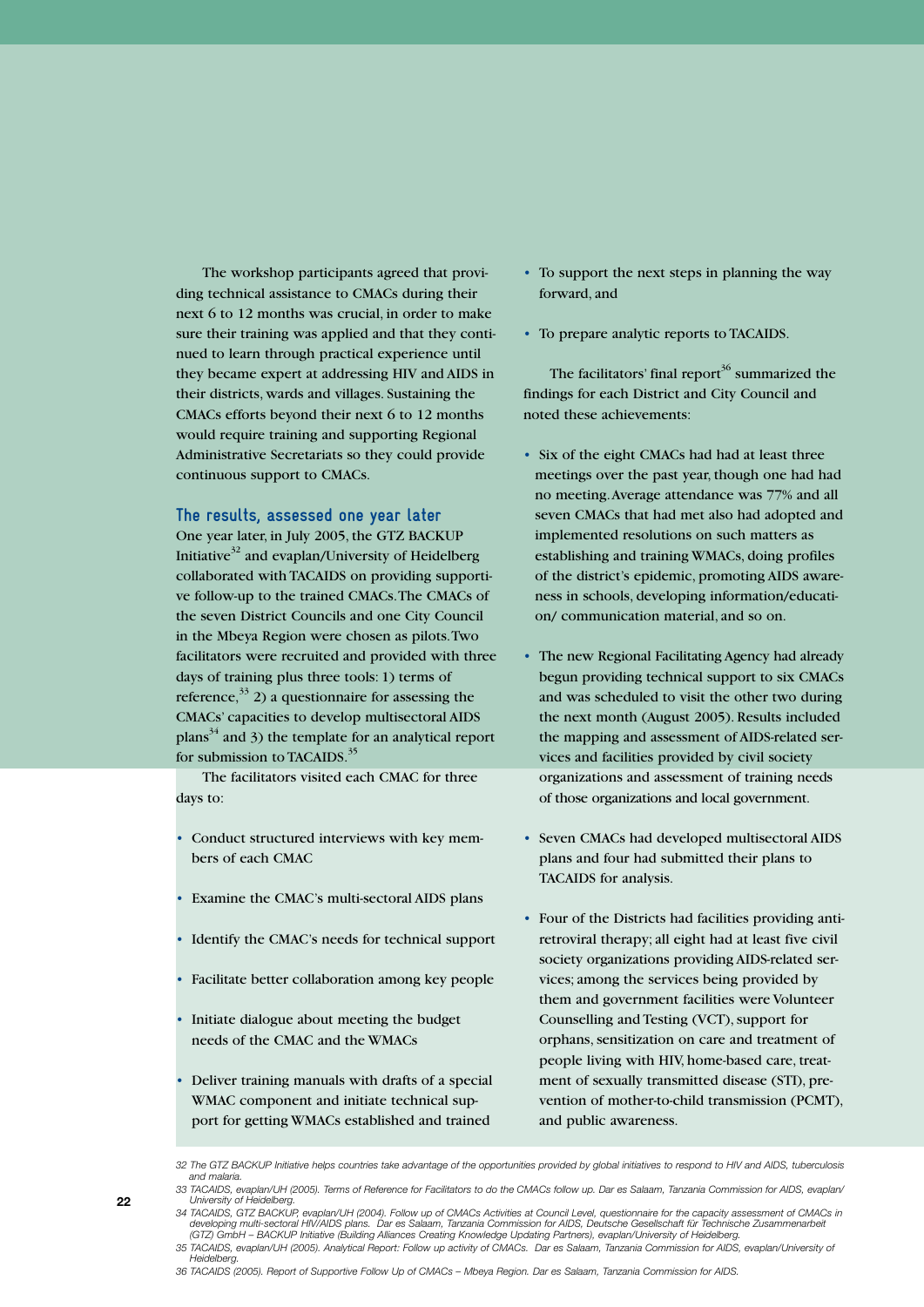- There were a combined total of 138 Wards in the eight Districts and all had taken steps to establish WMACs; the composition of 30 WMACs was verified and the training of 26 WMACs had begun. The Wards had all acted on their own to establish WMACs after receiving the guidelines. In one Ward, all villages had established Village Multisectoral AIDS Committees.
- Since the CMACs had been established and trained, they had retained 85% of their members. Six, however, had no persons living with HIV among their members and such persons were recruited during the facilitators' visits.

The final report also noted a number of remaining challenges:

- The agendas for CMAC meetings often included items that were not strictly related to the CMACs' duties. Minutes were often not distributed in time for members to have read them before the next meeting. 4 CMACs had no meeting calendars and members were often given short notice of meetings, meaning they were unable to attend because they had other commitments. Most CMACs reported that Members of Parliament had never attended their meetings.
- Most CMACs had not divided up their responsibilities by assigning specific roles to specific members and many CMAC members remained unclear as to exactly what their roles were meant to be.
- CMACs reported that, while they had developed multi-sectoral AIDS plans and proposed AIDS projects and programmes in a variety of sectors, only items pertaining to the health sector got through Councils' planning and budgeting processes. One result was that the plans of some civil society organizations were not incorporated in the Council Development Plan and a knock-on effect was that some civil society organizations were bypassing CMACs and going directly to the Council Management Team with their proposals.
- Five CMACs had no collaboration with civil society organizations (CSOs). In most Districts, CSOs did not collaborate with each other through networks. Most CSOs were not well informed about the National Policy on HIV/AIDS, the Multisectoral Strategic Framework on HIV/ AIDS 2003-2007 and the support those documents provide for their endeavours.
- WMACs were in the early stages of development and Village Multisectoral AIDS Committees were even less developed.
- Twenty members of CMACs had never been trained and the same was true of two of the Council HIV and AIDS Coordinators (CHACs) who were acting, in effect, as Secretary to CMACs. CHACs were sometimes not members of the District Council's Management Team and so not tied into budgetary and planning processes and not skilled at budgeting. Shortage of financial resources and equipment were prevalent
- Upcoming elections meant there was likely to be significant change-over of Members of Parliament and District Councillors and therefore of CMAC members. The new members would be in need of training.

The final report made recommendations addressing the above challenges, emphasizing the need for CMACs and their partners to keep learning from their experiences and building their capacities to respond to AIDS as effectively as possible.

For the financial year 2006-2007, Tanzania's Ministry of Finance has made funding available for Councils to undertake AIDS-related activities, based on their populations and levels of poverty. This means that, for the first time, CMACs will have opportunities to put their learning into practice and plan multisectoral activities knowing there will be sufficient money available to support those activities.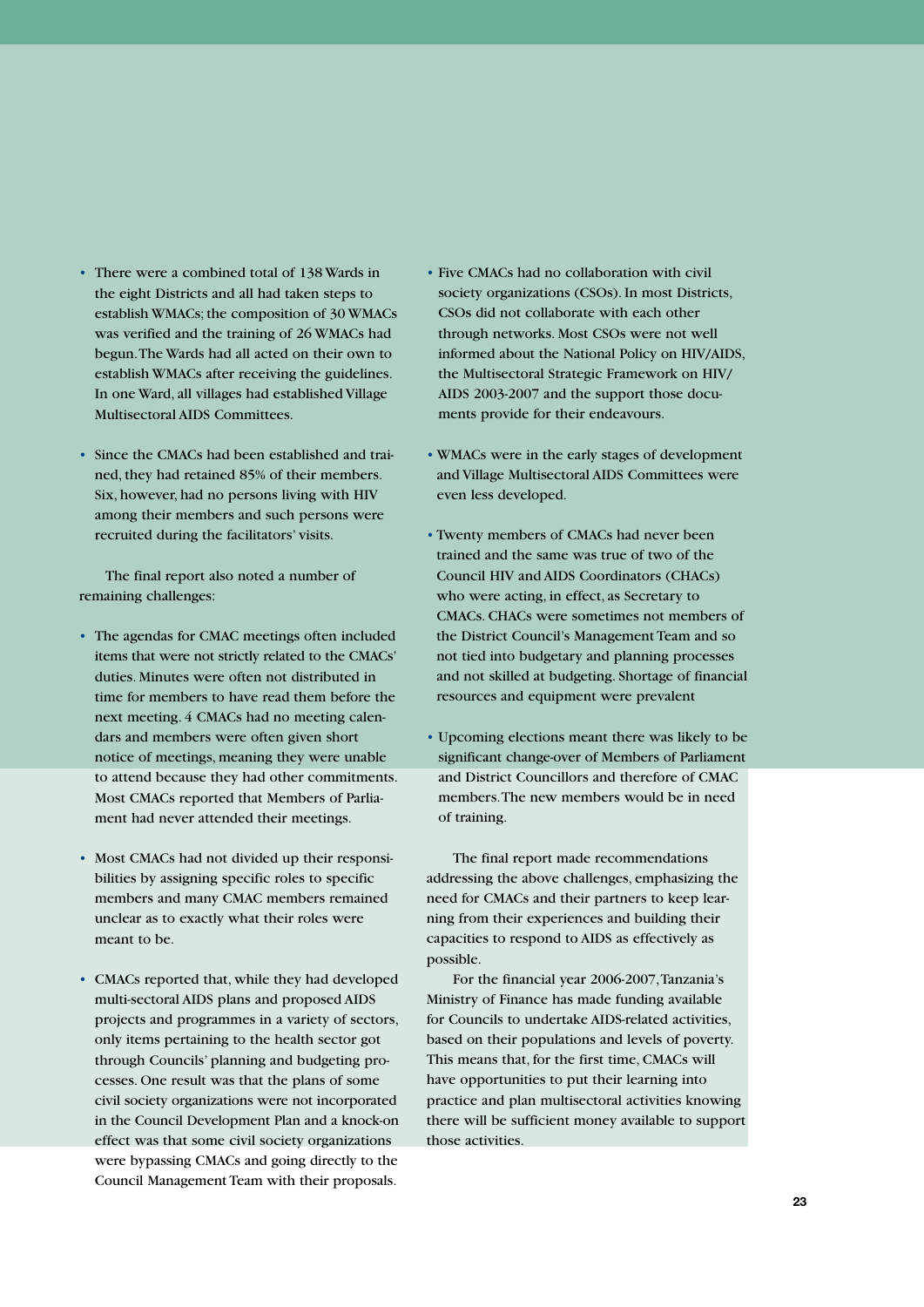# **In Mpumalanga, Mainstreaming AIDS in Provincial, District and Local Government**

### **The context**

#### **Socio-economic conditions**

One of nine provinces in the Republic of South Africa, Mpumalanga covers 6.4% of the country's area and is home to 6.9% of its population, or more than 3.2 million people.<sup>37</sup> Situated in the north eastern part of the country, it borders on Mozambique and Swaziland. It suffers from high rates of unemployment, ranging from 24.8 to  $30.1\%$  over the 2001 to 2005 period.<sup>38</sup> South Africa's 2001 census found that 27.5% of Mpumalanga's adults who were more than 20 years old had never attended school and another 15.5% had attended but not completed primary school. $39$ 

According to the South Africa Human Development Report 2003, Mpumalanga had higher than the country's average per capita Gross Domestic Product, but it also had higher than the country's average income inequality. An estimated 54.8% of its population lived below the national poverty line. Largely due to the AIDS epidemic and its average life expectancy had declined from 62.3 years in 1990 to 46.0 years in 2003.

#### **The state of the AIDS epidemic**

In 2005, a household survey on HIV and AIDS questioned and gave HIV tests to far more South Africans than any previous survey had done and found that HIV prevalence was still increasing but at a slower rate than in the past. $40^{\circ}$  Of the nine provinces, Mpumalanga had the highest rate of HIV prevalence (23.2%) among adults 15-49. Among those less than 35 years old, the prevalence rate was much higher among females than among males. For example, among 20-24 year olds, 6.0% of men but 23.9% of women were HIV-positive; among 25-29 year olds, 12.1% of men but 33.3% of women were HIV-positive.

The survey found that, throughout South Africa, race is an important factor in HIV prevalence largely because of the socio-economic inequalities between the races. Poor people often live in informal housing settlements, where HIV prevalence is much higher than elsewhere. Countrywide among adults 15-49, HIV prevalence was 13.9% in formal settlements, whether urban or rural, but 25.8% in informal urban settlements and 17.3% in informal rural settlements.

By the end of 2005, an estimated 235,000 or 21% of all South Africans in urgent need of antiretroviral therapy for AIDS were receiving therapy, through public or private health services. Among those receiving it, 93% were still alive after one year, an indication that treatment and care are of high quality when available. $41$ 





*38 Statistics South Africa (2005). Labour force survey September 2005. Pretoria, Statistics South Africa.*

*41 WHO (2006). Progress Report on Global Access to HIV Antiretroviral Therapy: A Report on "3 by 5" and Beyond. Geneva, World Health Organization.* 

*<sup>39</sup> Statistics South Africa (2005). Primary tables Mpumalanga Census '96 and 2001 compared. Pretoria, Statistics South Africa.*

*<sup>40</sup> HRSC (2005). South African National HIV Prevalence, HIV Incidence, Behaviour and Communication Survey. Johannesburg, Nelson Mandela Foundation (NMF) and Human Sciences Research Council (HSRC) of South Africa.*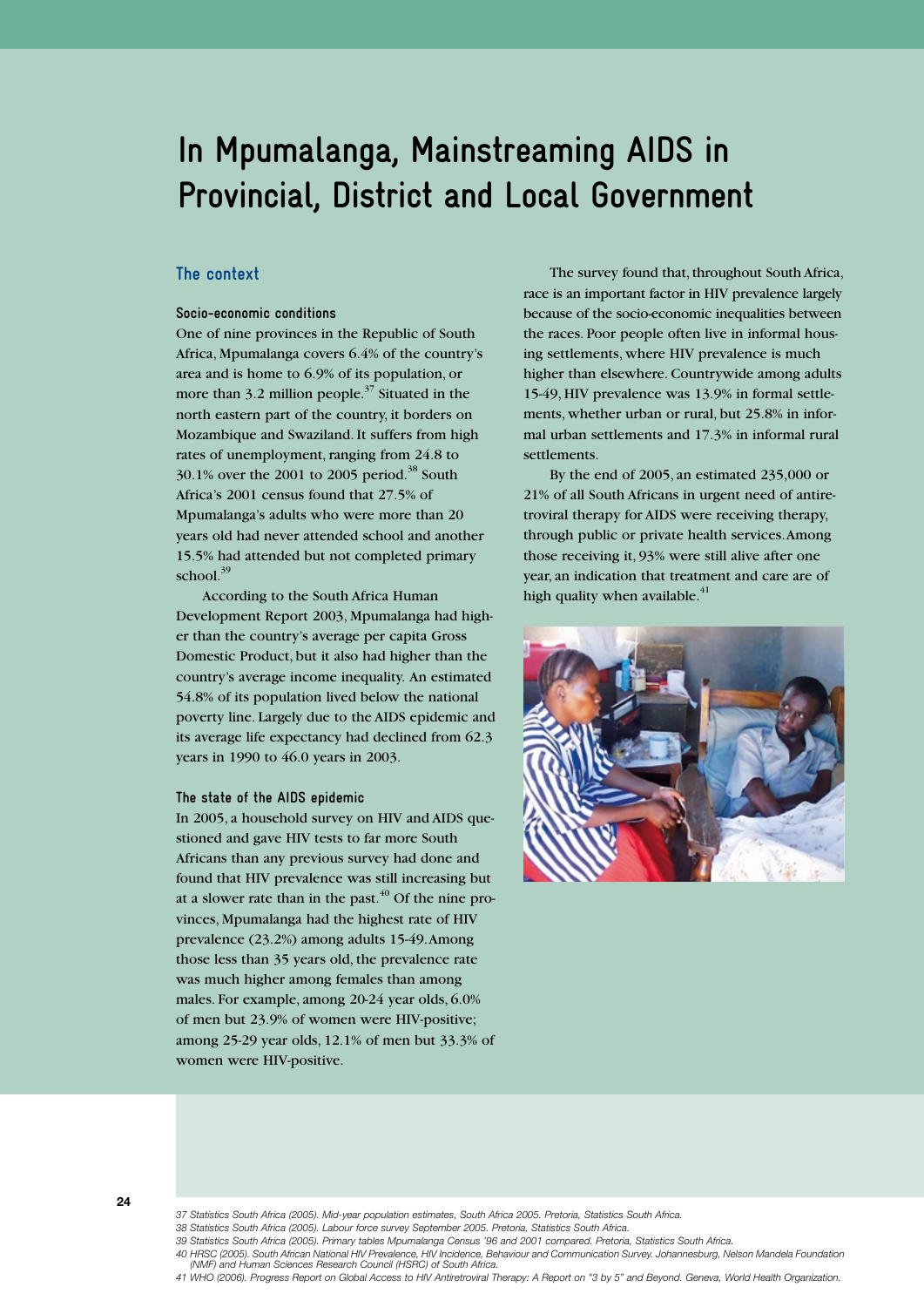#### **The national AIDS response**

The Government of the Republic of South Africa recognized the need for a multi-sectoral response to AIDS in 1997 and, after extensive consultations, produced the National Strategic Framework for HIV and AIDS and STIs 2000-2005. In 2000, Cabinet established the South African National AIDS Council (SANAC) as a mechanism for building greater cooperation between government and civil society in implementation of the plan. Since 2004, the federal government has been implementing the Operational Plan for Comprehensive HIV and AIDS Care, Management and Treatment, $42$  calling for involvement of the nine provinces.<sup>43</sup> The Plan calls for significant new investments to reduce the burden on health facilities and staff, first, through prevention and, second, through keeping HIV-positive people healthy with good nutrition, healthy lifestyles, prevention and treatment of opportunistic infections, and proper management of drug regimes.

Though the federal government has been encouraging the nine provinces and their districts and municipalities to establish their own AIDS councils since 2001, the South African National AIDS Council (SANAC) itself has not been a very strong and effective vehicle for multisectoral engagement and coordination. Many provinces, districts and municipalities established AIDS councils as early as 2001 but many of these councils soon became inactive. Such was the case with the Mpumalanga AIDS Council and the province's District and Local Municipal AIDS Councils. Since early 2004, due in part to new impetus given by the federal government's Operational Plan and in part to mounting pressure from civil society organizations, AIDS councils at all levels have been reviving throughout South Africa.

Within the Mpumalanga Provincial Government, the Department of Health and Social Services (DHSS) has principle responsibility for overseeing the development and implementation of AIDS policies and programmes. While it has been responding to HIV and AIDS more vigorously in the past two years, it still fails to take full advantage of the federal government funding available for its response.

# **Mainstreaming in Mpumalanga Rural Development Programme**

Launched in 2001, the Mpumalanga Rural Development Programme (MRDP) has three principle partners – the Mpumalanga Provincial Government, German Technical Cooperation Agency (GTZ) and German Development Service (DED) – and a number of implementing partners, including several departments and two district municipalities. Its main aims are to improve service delivery and support economic development and sustainable natural resource development in the province's rural "poverty pockets." Achieving these aims involves working closely with Local Municipalities and their constituent communities.

The decision to have an HIV and AIDS component as part of the MRDP followed all partners' recognition that the AIDS epidemic had serious implications for the entire programme. They agreed to mainstream responses to HIV and AIDS in the MRDP, itself, and in the core programmes of partner institutions. The MRDP mainstreaming process links the three levels of government (provincial, district and local) and all departments of government and also links civil society to government through AIDS councils and the Home Based Care (HBC) programme.

At the level of the Mpumalanga Provincial Government, the MRDP has provided technical assistance to:

- Mainstreaming HIV and AIDS mitigation measures into the work of all government departments
- Implementing an HIV and AIDS workplace policy for all government employees
- Strengthening the Provincial Government's support for Home Based Care (HBC)
- Strengthening the Provincial Government's support for Voluntary Counselling and Testing (VCT).

*<sup>42</sup> Department of Health (2003). Operational Plan for Comprehensive HIV and AIDS Care, Management and Treatment for South Africa. Pretoria, Department of Health, Republic of South Africa.*

*<sup>43</sup> SADC (2003). SADC HIV and AIDS Strategic Framework and Programme of Action 2003-2007. Gaborone, Southern African Development Community.*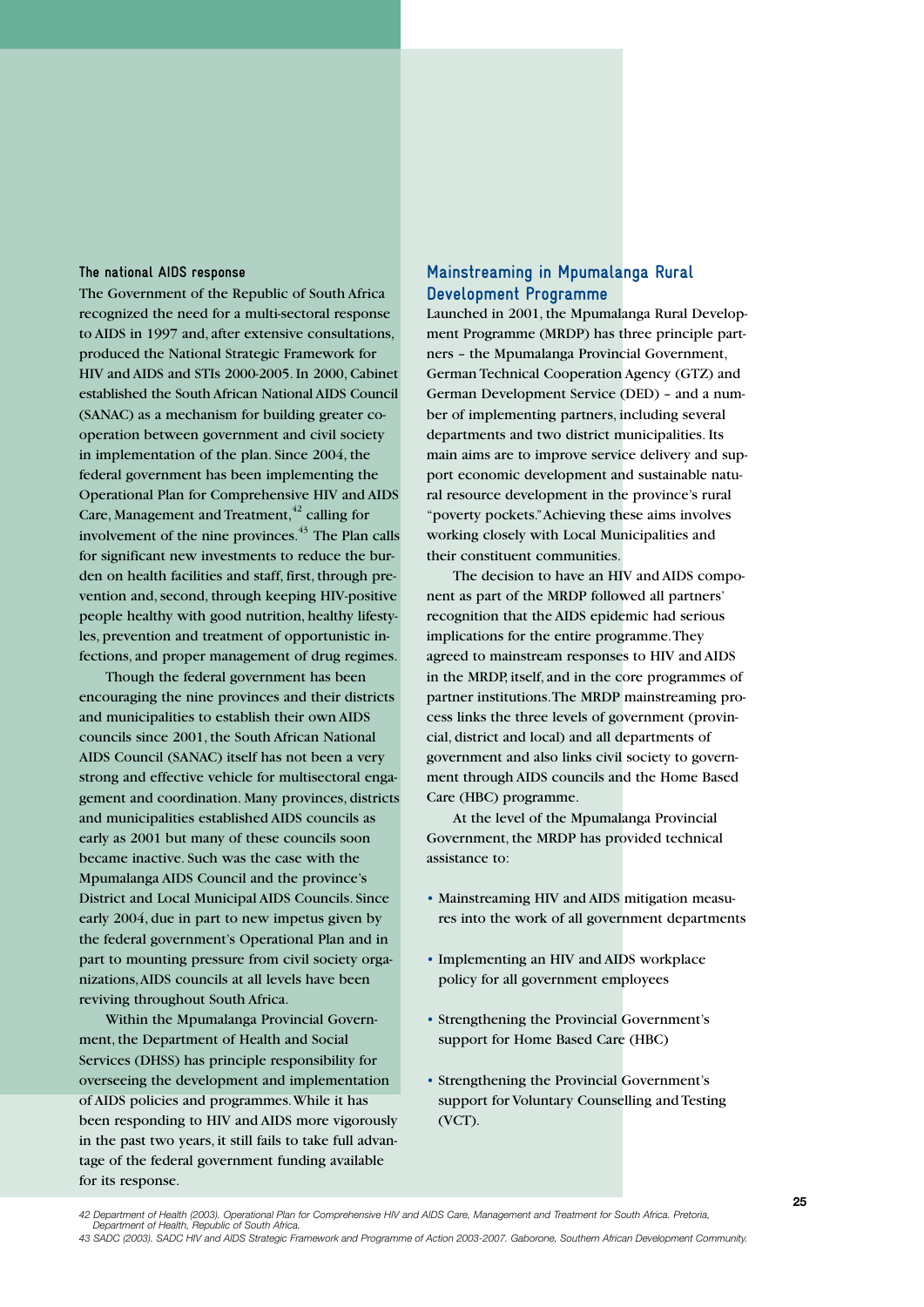At the level of District and Local Municipalities, the MRDP has provided technical assistance to:

- Mainstreaming HIV and AIDS
- Reviving and strengthening District and Local AIDS Councils and support development of District and Local strategies on HIV and AIDS.

# **Mainstreaming in provincial government departments**

Between August 2003 and March 2004, MRDP supported a series of "mainstreaming" workshops for provincial government departments.<sup>44</sup> As they were the experts in their own work, it was important to give them ownership of the mainstreaming process at the outset by involving senior and middle managers in planning the workshops before participating in them. Given that the structure, operating style and work of each of the departments were unique, content and process of the departmental workshops were adapted to the specific demands of the different departments.



The workshops were built around three questions:

- 1. How the epidemic is likely to affect the department's goals, objectives and programmes?
- 2. How the spread of HIV is caused by or contributed to by the department?
- 3. Where does the department have a comparative advantage to contribute to limiting the spread of HIV and mitigating the impact of the epidemic?

#### **The introductory workshop**

An introductory workshop on 4 August 2003 had participants from all departments plus the Office of the Premier. It consisted of presentations and exercises encouraging participants to:

- Reflect on the causes and consequences of HIV and AIDS
- Consider how their departments were already responding to AIDS (e.g., by contributing to economic development and so reducing the poverty that contributes to the spread of HIV) and how they were already linked to each other through networks to cooperate on certain matters
- Consider how they might use existing networks or build new networks for collaboration on the development and implementation of AIDS strategies that build on the comparative advantages of each department
- Formulate recommendations for actions their departments could take, individually and collectively, to contribute to the AIDS response.

**26** *44 MRDP (2003, 2004). HIV/AIDS Mainstreaming in Mpumalanga/RSA: Implementing a new strategy within the Provincial Government. Series of unpublished reports on workshops assisted by the Centre for Advanced Learning in Rural Development (SLE), Humboldt University, Berlin. Nelspruit, MRDP (GTZ and Mpumalanga Office of the Premier).*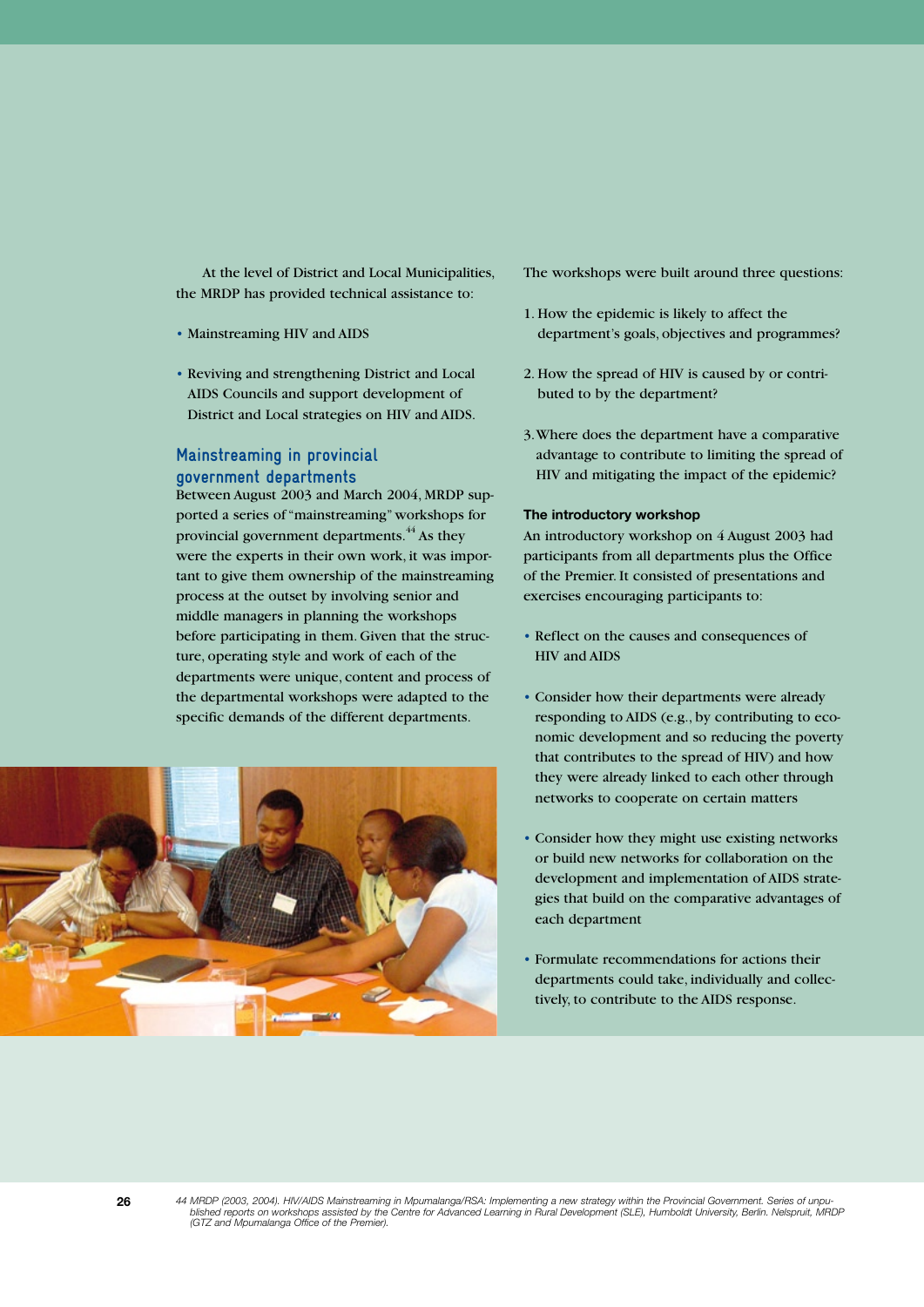#### **Seven departmental workshops**

Over the following months, there were seven oneor two-day workshops for each of the following departments: 1) Public Works, Roads and Transport; 2) Local Government, Traffic Control and Traffic Safety; 3) Social Services; 4) Agriculture, Conservation and Environment; 5) Finance and Economic Affairs; 6) Education; 7) Health. Each consisted of presentations and exercises encouraging participants to:

- Discuss ways their department may be contributing to impacts of the epidemic. For example, participants from the Department of Public Works, Roads and Transport noted that lack of coordination in public transport schedules leaves people stranded overnight in places without safe and adequate sleep-over possibilities, exposing them to risk of sexual assault and HIV infection.
- Discuss ways their department might respond to HIV and AIDS internally, in its workplaces, and externally, in its work. For example, the Department of Public Works, Roads and Transport noted that they have opportunities to distribute condoms; provide referrals to AIDSrelated services; influence contractors who may discriminate against HIV-positive people in their own workforce; give priority in their own planning and budgeting to developing and improving infrastructure for AIDS-related services.
- Develop proposed operational plans for the main units of the department. These plans identified activities, indicators for monitoring and evaluation, persons responsible, target dates for achievement, budgets, and linkages to potential partners in other government departments and to organizations outside government. They also noted institutional constraints (e.g., lack of financing) that might have to be taken into account before finalizing these plans.

• Formulate recommendations for action by their department. These typically covered formation of task teams, accountable to senior management, to drive the mainstreaming process forward; designation of main personnel responsible at headquarters and elsewhere; ways of linking and collaborating with other partners in provincial, district and local governments and outside of government;

For each department, a fact sheet was formulated, highlighting the specific impact of HIV and AIDS on the deparment's area of work and ways in which the department might contribute to an effective AIDS response:

**The resulting series of 9 fact sheets on mainstreaming a responds to HIV and AIDS can be downloaded at**

**http://hiv.prg.googlepages.com/bringingtheaidsresponsehome**

# **Mainstreaming in district and local government**

The MRDP supports two District Municipalities, Ehlanzeni and Nkangala, and their constituent Local Municipalities as they build their capacity to respond to AIDS within the context of their development programmes. Their aim is to integrate AIDS strategies into their Integrated Development Plans and to coordinate the AIDS-related activities of all stakeholders in their communities – provincial government departments, their own operations and civil society organizations, including communitybased ones that provide services.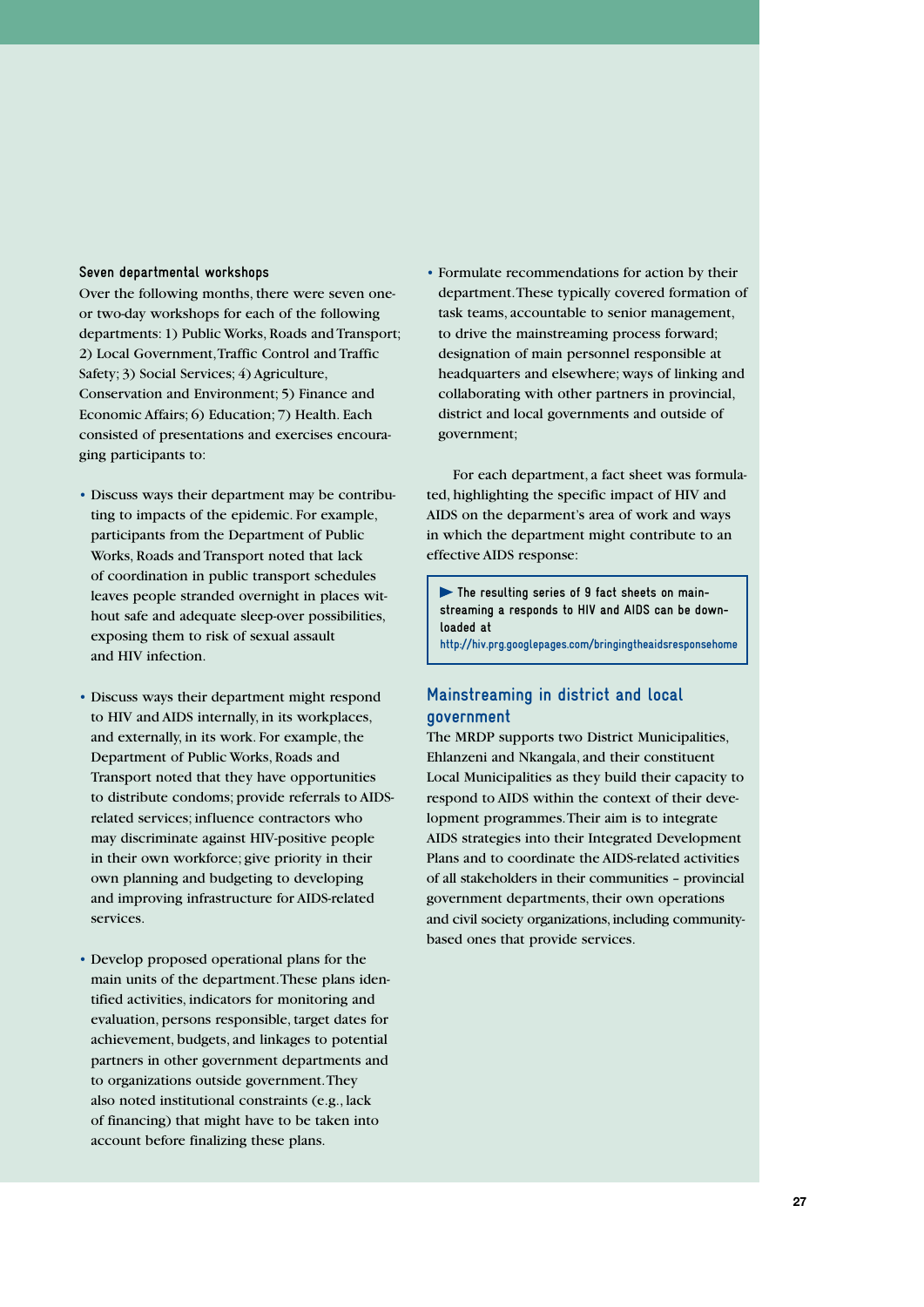#### **Nkangala workshop**

In 2004, Nkangala and its Local Municipalities resolved to solicit the support of community-based organizations and other stakeholders and revive and strengthen their dormant AIDS councils and then develop strategies for their responses to AIDS. They asked the MRDP to support these endeavours by assisting them in planning and facilitating a mainstreaming workshop.45 Participants in the workshop identified the following opportunities to contribute to an effective local AIDS response:

- They are at the front lines of the epidemic, where its impacts are felt and where AIDS-related services are delivered to the people who need them. The Integrated Development Planning process in each District and Local Municipality gives them opportunities to participate in assessing needs and planning for such services.
- They are also well-placed to understand and counter local traditions and attitudes that contribute to stigma and discrimination and to development programmes to counter those phenomena; to identify and intervene in situations (e.g., eviction from housing) that call for an urgent response; to identify and involve traditional healers and popular community leaders in contributing to the AIDS response
- They can assist with the establishment and support of community-based organizations that establish and operate Home Based Care centres, youth-friendly clinics and facilities and services supported by national and provincial programmes.
- They can mainstream HIV and AIDS measures into their own workplaces and work.

The workshop for the municipalities used the same exercises that had proved useful in the workshop for provincial government departments, described earlier, and, like them it concluded with participants developing recommendations for action.

#### **Nkangala AIDS summit**

In June 2006, with two years of experience applying the lessons from the workshop described above – and soon after the Local Government elections – Nkangala District Municipality held a summit bringing together political leaders and staff from South Africa's Department of Provincial and Local Government, key departments of the Mpumalanga Provincial Government, the District and its Local Municipalities, and private businesses and civil society organizations operating in the district. The aims of this summit were:

- To create awareness around Local Government responses to HIV and AIDS
- To share experiences and lessons and consider ways they could harmonize and coordinate their efforts
- To review the role and status of the District and Local AIDS Councils and consider their needs for broader representation and technical support
- To review South Africa's national AIDS policies and strategies and consider how it can be implemented in Nkangala
- To develop a strategic framework for Nkangala to respond to HIV and AIDS.

The key outcomes of the summit will be presented to the District Council in the form of resolutions. Once approved by District Council, these will be binding for the district and its local municipalities.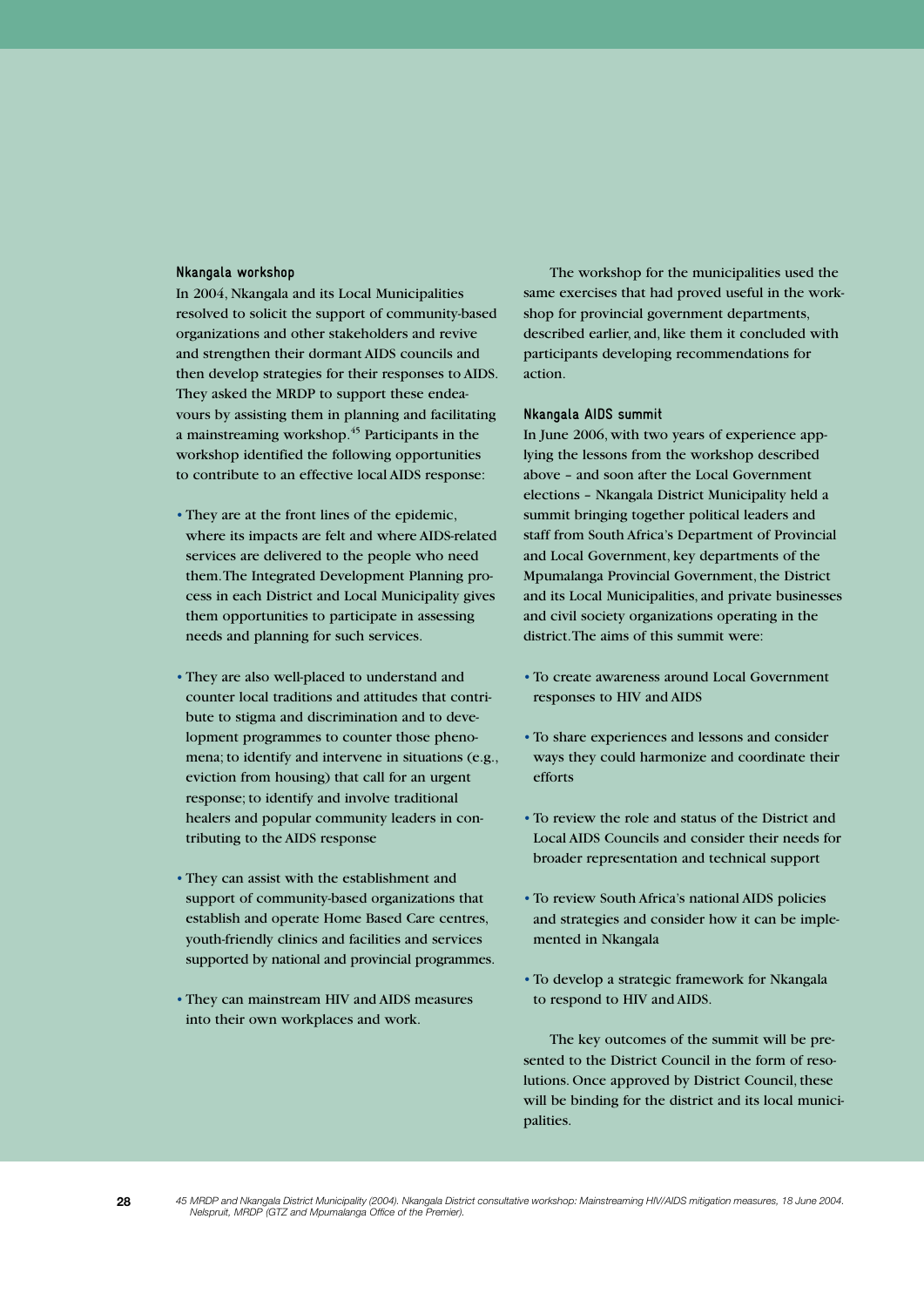**Support for District and Local AIDS Councils** Over the past six years, many District and Local Municipalities in Mpumalanga have established District and Local AIDS Councils. To get them wellestablished and operational, the MRDP has provided a number of them with technical support in:

- Developing terms of reference and preparing and facilitating induction workshops Applying for funding for capacity building and other activities
- Assessing impacts of AIDS on their areas, mapping and assessing existing services and the need for new services, developing strategies and action plans, and identifying needs for resources and coordinating structures and processes.

### **Results and the way forward**

Most departments in the Mpumalanga Provincial Government have responded to issues raised in the training workshops by upgrading the positions of their focal persons on HIV and AIDS (i.e., their Gender Focal Persons, whose responsibilities cover a number of issues) and giving them more staff support and budgets to carry out their duties. In addition, half of the provincial departments have mainstreamed AIDS strategies into their fiveyear strategic plans – naming AIDS as a key challenge and outlining strategic goals, objectives and activities to meet the challenge.

With technical support from MRDP:

- Two Local Municipalities have appointed HIV and AIDS Coordinators.
- Six Local AIDS Councils have developed HIV and AIDS strategies. One of these is approved by the Local Municipal Council and approval of the others is pending.

• Political leaders in Local Municipalities are more aware of HIV and AIDS and are getting more involved in AIDS-related activities. For example, the Mayor, Speaker and Councillors are getting actively engaged in reviewing HIV and AIDS strategies developed by Local AIDS Councils.

Through 2006 and 2007, MRDP's mainstreaming support to Provincial Governments departments will focus on implementation of selected projects of three key departments: Agriculture, Local Government and Housing, and Economic Development and Planning. For example, it will support a project to promote food security and gardening and, with the German Development Service (DED), support capacity building of the Small Enterprise and Development Agency, including its capacity to promote and support workplace programmes to respond to HIV and AIDS.

The MRDP's continuing support to District and Local Municipalities will include:

- Supporting AIDS Councils in carrying out their activities, including developing and reviewing AIDS strategies
- Training Municipal Councillors (starting in July 2006) to mainstream the AIDS response into their Integrated Development Plans
- Supporting capacity building of District and Local AIDS Councils they can participate in the Integrated Develop Planning process and make sure that HIV and AIDS programmes and projects are budgeted
- Supporting a workshop for all District and Local AIDS Council members, givig them an opportunity to share experiences and lessons learned
- Mainstreaming the AIDS response into the Local Economic Development Strategy of one district.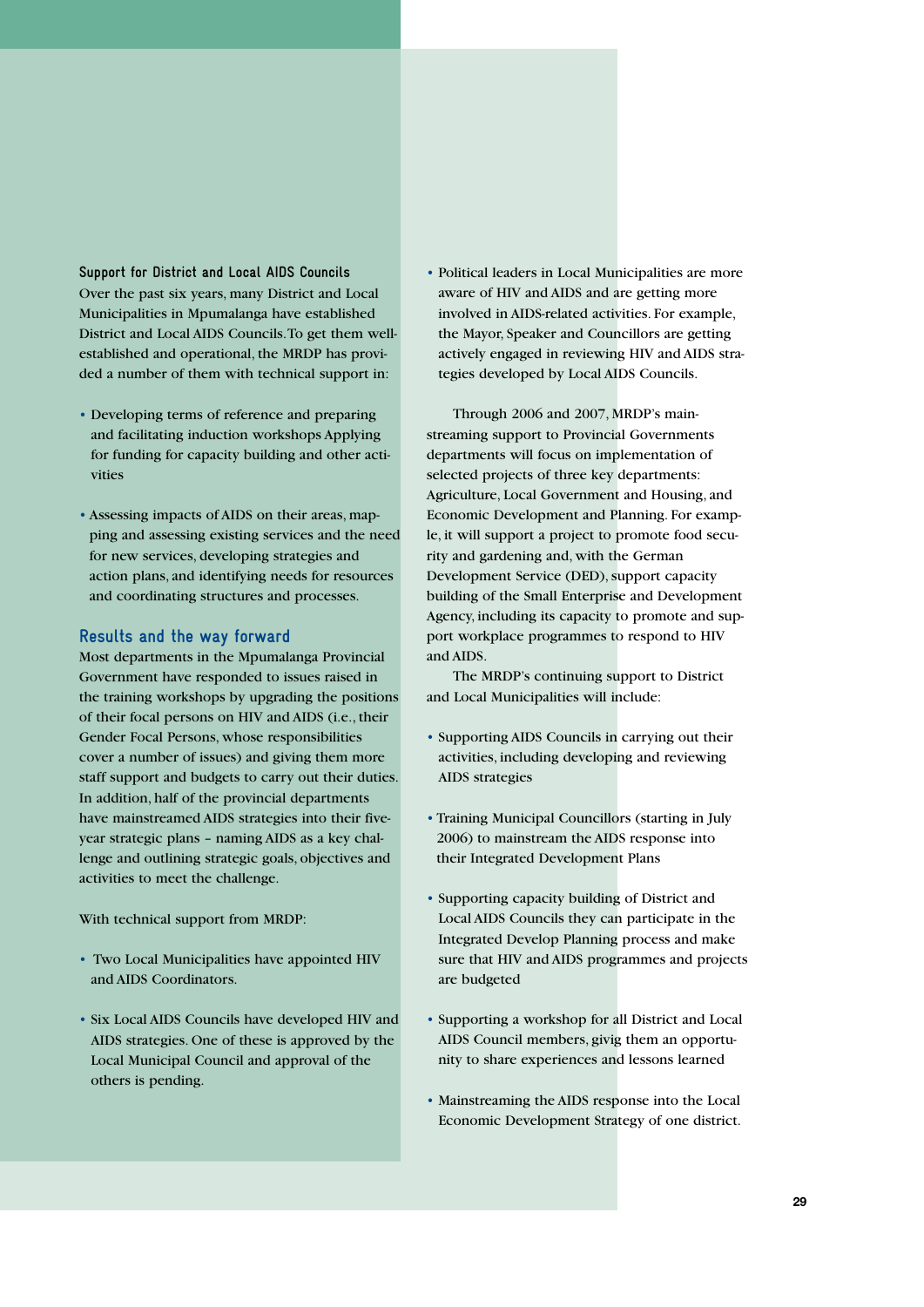# **Drawing Lessons from Lesotho, Tanzania and Mpumalanga**

#### **Achievements, so far**

GTZ's role is to provide technical assistance and thus facilitate the work of its partners in national, district and local government, civil society and private enterprise. Its achievements in supporting HIV and AIDS initiatives in Lesotho, Tanzania and Mpumalanga can be measured largely in terms of its success at getting them established and launched. Continuing success will depend on carry-through by its national, provincial, district, and local government partners in those countries and on their partners in civil society and the private sector. It will also depend on continuing financial and technical support by the international partners, including GTZ.

Meanwhile, GTZ's partners in Lesotho, Tanzania and Mpumalanga have been pioneers in the move to decentralize and mainstream the AIDS response and give it solid foundations on the front lines of the epidemic, in the communities where service providers meet the people who need HIV and AIDS prevention, treatment and care and impact mitigation. They have been learning by trial and error and taking measures to correct errors as they go.

### **The main challenges and some ways of meeting them**

Cooperative development partners everywhere will be familiar with the kinds of challenge GTZ and its partners have been facing in Lesotho, Tanzania and Mpumalanga. The main ones are:

**Lack of money** The 2006 Report on the global AIDS epidemic confirms that, globally and within most developing countries, the money available for the response to AIDS has increased substantially over the past five years but much of the money never reaches the front lines of the epidemic where AIDS-related services are delivered to the people who need those services. There is urgent need to simplify bureaucratic processes, to support governments in accessing the money and managing expenditure, to streamline the flow of money to the front lines of the epidemic, and to put it to work in communities. That will require hard work from both ends, from the international level on down and from the local level on up.

**=> Getting prepared to put the money to work** It is a matter of utmost urgency that communitybased stakeholders work together and demonstrate that they are well-prepared to put any available money to work, by completing their needs assessments and action plans and by lining up programmes and projects that need financing. With these at the ready, they can become strong advocates on their own behalf.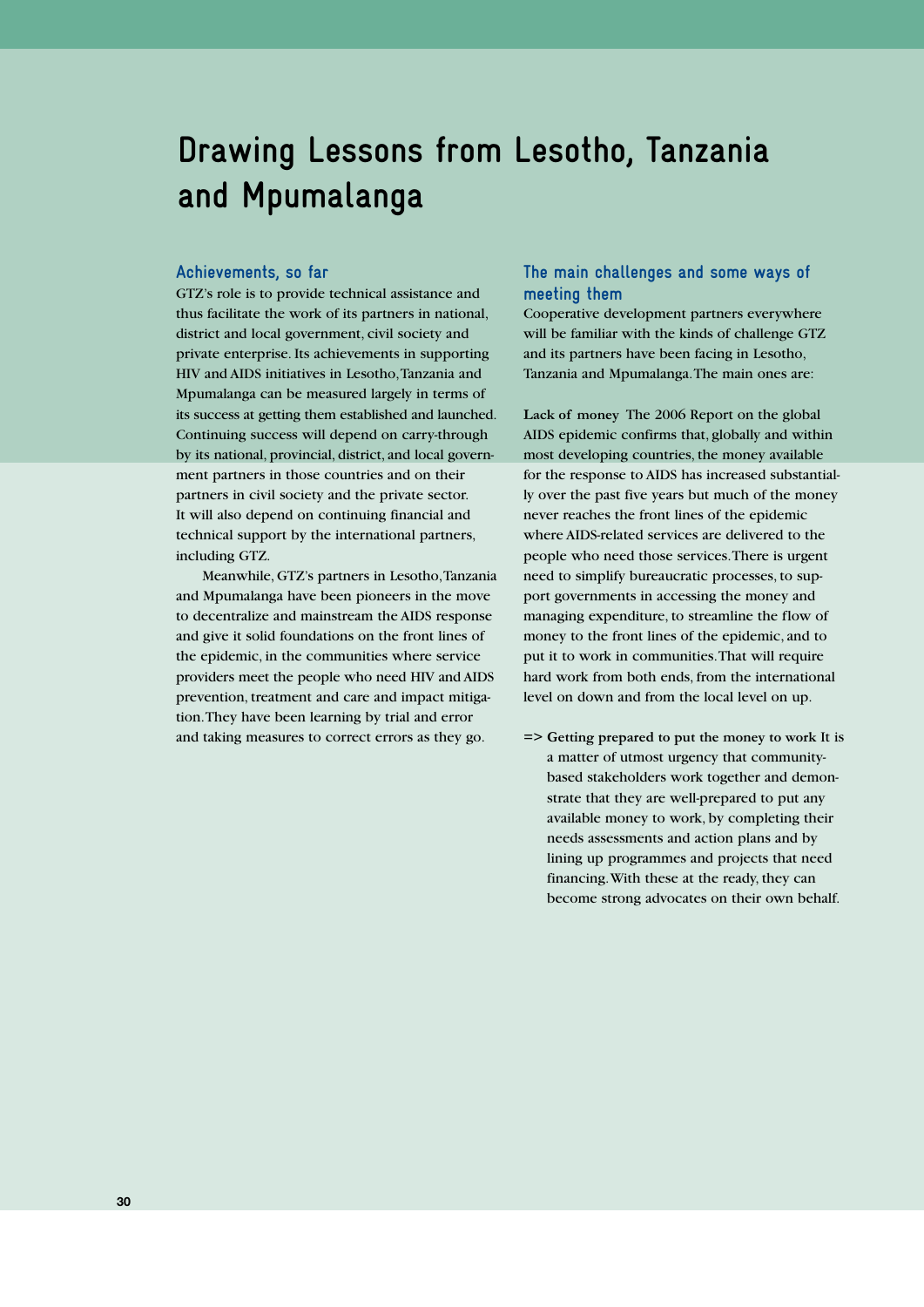

**Lack of capacity** Lack of financial resources and consequent lack of well-qualified human resources, facilities, equipment and supplies mean that most people are receiving far less than the basic health, education and other services promised in international agreements that have been ratified by donor countries and developing countries.

**=> Making do with what is available**

Many stakeholders in Lesotho, Tanzania and Mpumalanga have recognized that, given constraints imposed by their limited resources, the best course of action is to look for local solutions that rely less on fully-qualified professionals and on facilities, equipment and supplies of the highest standards. With technical support, trained paraprofessionals and volunteers can provide many of the services that might otherwise be provided by professionals and can do so using the most basic of facilities, equipment and supplies. In the health sector, for example, they can deliver Voluntary Counselling and Testing (VCT) door to door or in almost any kind of local centre, including a school, and they can also deliver care, monitoring patients' use of prescribed medicines and helping keep them healthy and resistant to infection by ensuring they are well nourished.

**High turn-over in personnel** Problems common to Lesotho, Tanzania and Mpumalanga are high turnover among elected officials, staff and volunteers in government at all levels and in civil society organizations. In addition, there is often political interference so the most qualified and dedicated people are not always the ones occupying key positions. As a result, it is difficult to maintain continuity in the planning and delivery of programmes and there are many delays and inefficiencies due the constant need to bring new people "up to speed."

- **=> Quick and smart planning** Lesotho's Quick and Smart approach to planning holds the promise of becoming a highly effective way of assessing needs and priorities on the front lines of the epidemic, in the communities where people needing services live. It is easy to understand by everyone, so there is no steep learning curve for novices, and it is timeconstrained, so most key people that are there at the beginning of the planning process will still be there at the end of it.
- **=> Grounding the response in communities** In general, the population of small rural communities is fairly stable and so is the leadership. While people may come and go from elected councils, they nevertheless remain in their communities and tend to serve in other capacities, perhaps as leaders of community-based organizations that provide services. When the response to AIDS is planned from the community up and much of the implementation ultimately consists of service delivery within those same communities, then there is less need to worry about high turn-over and lack of continuity at higher levels of government.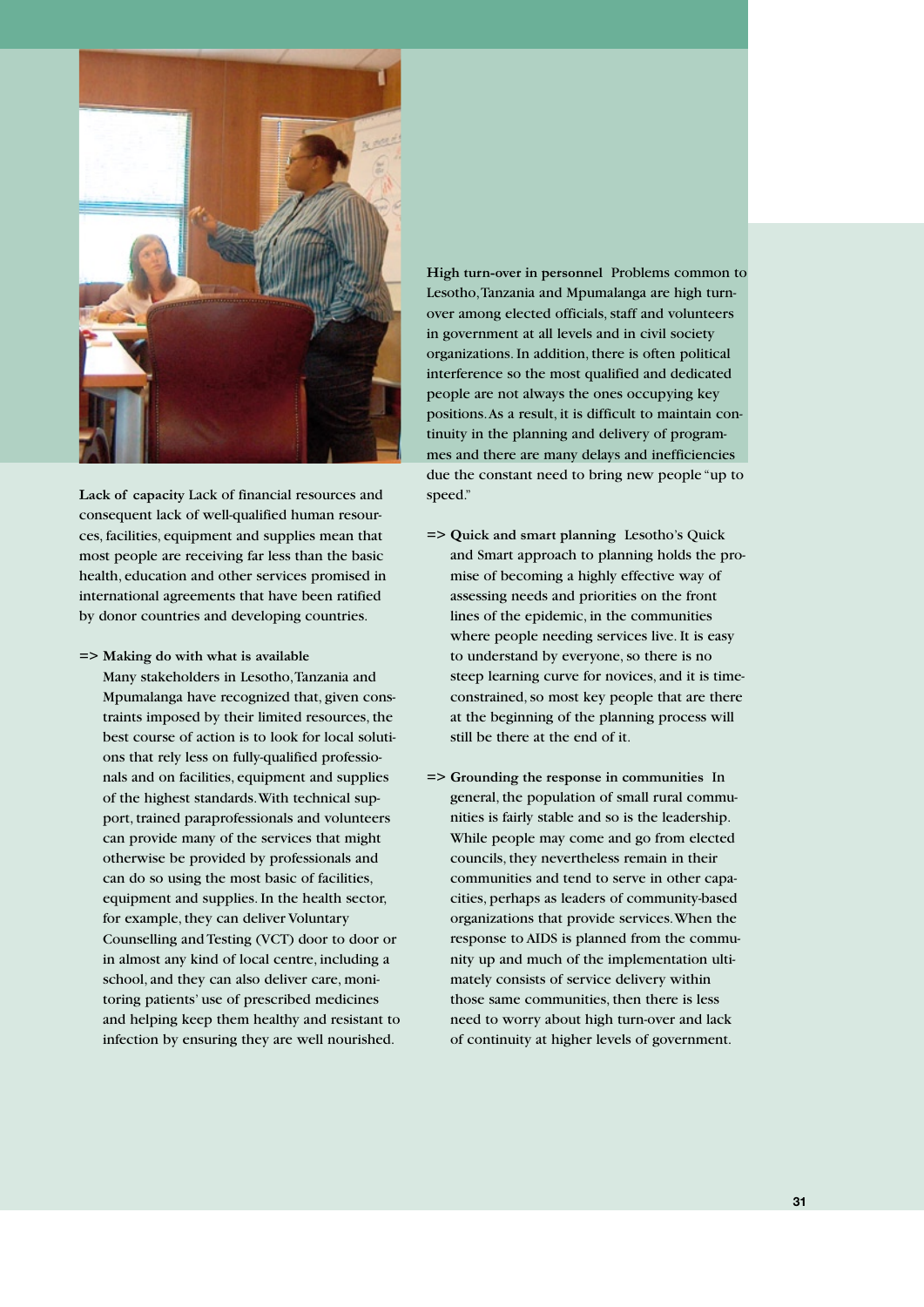**Fear, stigma and discrimination** At the workshops in Lesotho, Tanzania and Mpumalanga, even counsellors in community-based VCT programmes and "focal persons" on HIV and AIDS in government ministries spoke of their fear of getting tested for HIV, being exposed by failures to keep the results confidential and being subject to stigma and discrimination. Often, too, there was much discomfort about the whole subject of HIV and AIDS and the sexual attitudes and behaviours that can result in transmission. This discomfort sometimes made it difficult to engage in open discussions and to seek practical solutions to the problems of delivering prevention, treatment and care and impact mitigation – problems that often touched on the issues of gender equity, women's empowerment and the rights of children, including orphans.

**=> Getting to the roots** Fear, stigma and discrimination are highly personal and, at the same time, very social. They are tied to the traditions, cultural values, religious beliefs, and popular attitudes found in any particular community. The community's chiefs, elders, traditional healers, faith-leaders, and natural opinion leaders (people whose personal qualities command respect) may contribute to fear, stigma and discrimination but that means they are also well-placed to counter the same phenomena. Programmes of information, education, dialogue, and debate are best designed and delivered at the community level, in close collaboration with the people already mentioned and with women, men and youth. That way, they can get at the roots of fear, stigma and discrimination and proceed to root them out.

### **Learning but adapting**

Lesotho, Tanzania and Mpumalanga Province are all part of the Southern African Development Community (SADC) and yet they are very different places, each with its unique governmental structures, cultural traditions, socio-economic conditions, and patterns of HIV and AIDS. Clearly, there is no one-size-fits-all way of responding to AIDS that would work for all three countries but, through SADC and other African and international organizations, they collaborate on their responses and learn from each other's experiences.

This publication summarizes how the three countries have developed decentralized responses to AIDS. The accompanying Toolbox contains several of the essential tools they have used in planning and implementing their response. It is unlikely that the partners against AIDS in any other country would be able or even want to follow their examples exactly or use their specific tools, as is, but GTZ sincerely hopes the partners in other countries will find their examples and tools useful as they plan and implement their own decentralized response to AIDS.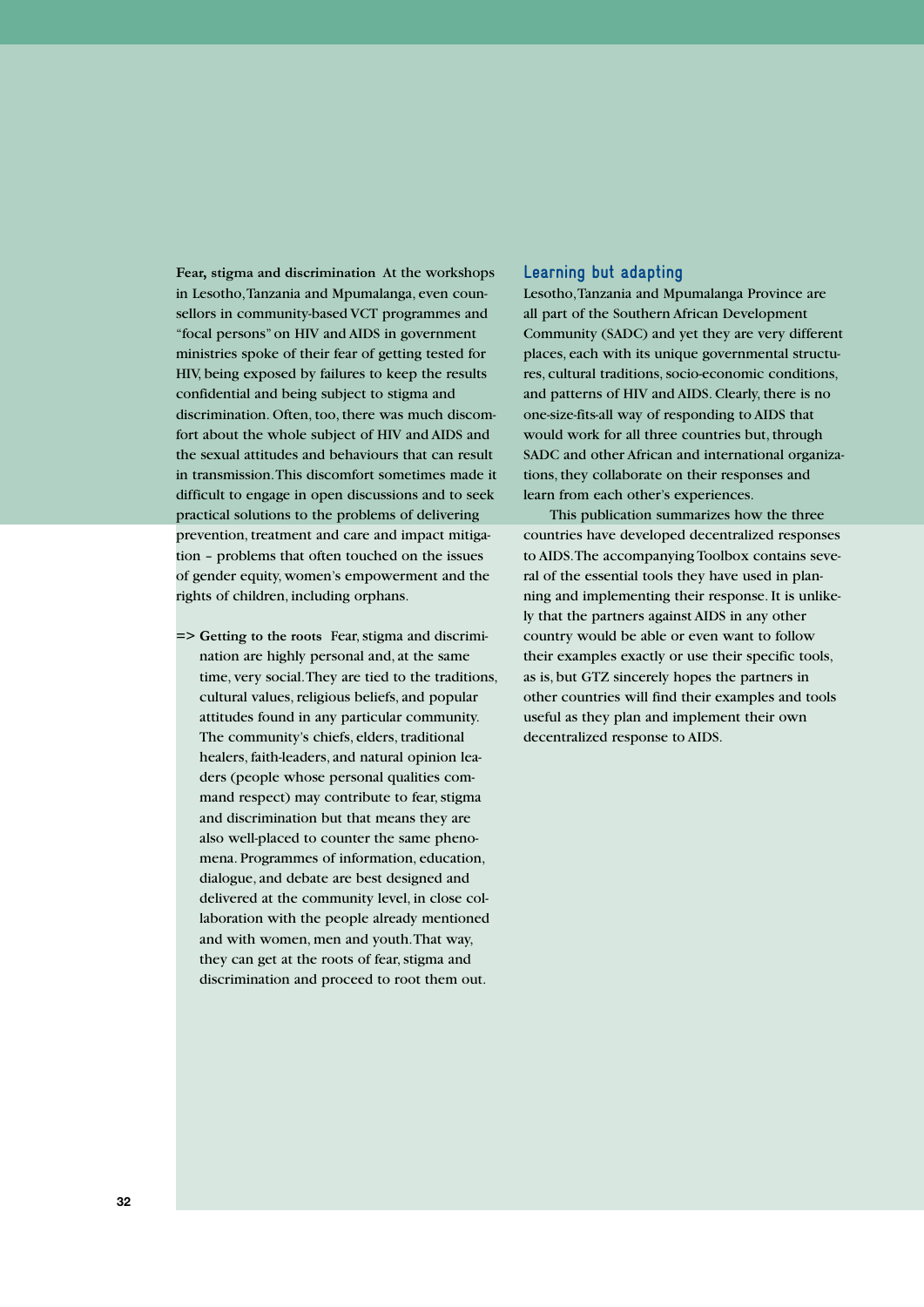# **Bibliography**

Fulgence, B (2004). Council AIDS Multisectoral Committees' Capacity Building: Report of the Planning Meeting Held on July 23rd 2004 at Kibaha. Dar es Salaam, Tanzania Commission for AIDS, Deutsche Gesellschaft für Technische Zusammenarbeit (GTZ) GmbH, evaplan/University of Heidelberg.

GTZ (2005). Comprehensive Toolkit: "Mainstreaming HIV/AIDS: How we do it." (DVD). Eschborn, Deutsche Gesellschaft für Technische Zusammenarbeit (GTZ) GmbH.

HRSC (2005). South African National HIV Prevalence, HIV Incidence, Behaviour and Communication Survey. Johannesburg, Nelson Mandela Foundation (NMF) and Human Sciences Research Council (HSRC) of South Africa.

Kimaryo, S et al, Editors (2004). Turning a Crisis into an Opportunity: Strategies for Scaling Up the National Response to the HIV/AIDS Pandemic in Lesotho. A Publication of the Partnership of the Government of Lesotho and the Expanded Theme Group on HIV/AIDS, Lesotho. New Rochelle, New York, Third Press Publishers.

National AIDS Commission Tanzania (2005). 2003-04 Tanzania HIV/AIDS indicator survey 2003– 2004. March. Dar es Salaam and Calverton, Tanzania Commission for AIDS, National Bureau of Statistics, ORC Macro.

UNAIDS (2006). 2006 Report on the global AIDS epidemic. Geneva, Joint United Nations Programme on HIV/AIDS.

UNAIDS (2006). 2006 Report on the global AIDS epidemic. Geneva, Joint United Nations Programme on HIV/AIDS.

UNDP, UNAIDS, World Bank (2005). Mainstreaming HIV and AIDS in sectors and programmes: an implementation guide for National responses. New York, Geneva, Washington, Joint United Nations Programme on HIV/AIDS, United Nations Development Programme and World Bank.

UNAIDS/UNDP/WB (2006): "Mainstreaming AIDS in Development: Why and How to Do It"

United Nations (2000). United Nations Millennium Declaration: United Nations General Assembly, 55th session, 6 September 2000. New York: United Nations.

United Nations (2001). Declaration of Commitment on HIV/AIDS: United Nations General Assembly, special session on HIV/AIDS, 25-27 June 2001. New York, United Nations.

United Nations (2005 ). 2005 World Summit Outcome. New York, United Nations.

United Nations (2005). World Population Prospects: The 2004 Revision. New York, United Nations Department of Economic and Social Affairs, Population Division.

WHO (2006). Progress Report on Global Access to HIV Antiretroviral Therapy: A Report on "3 by 5" and Beyond. Geneva, World Health Organization.

#### **Websites**

Government of Lesotho, Health Services www.lesotho.gov.ls/lshealth.htm

Government of South Africa, Partnership against AIDS www.info.gov.za/issues/hiv/index.htm

GTZ, Support for the global HIV and AIDS response www.gtz.de/en/themen/soziale-entwicklung/ hiv-aids/894.htm

South African Department of Health, National HIV/ AIDS and Treatment Unit www.doh.gov.za/aids/index.html

Southern African Development Community, HIV and AIDS Programme www.sadc.int/ (See link at bottom of menu on left)

Tanzania Commission for AIDS (TACAIDS) www.tacaids.go.tz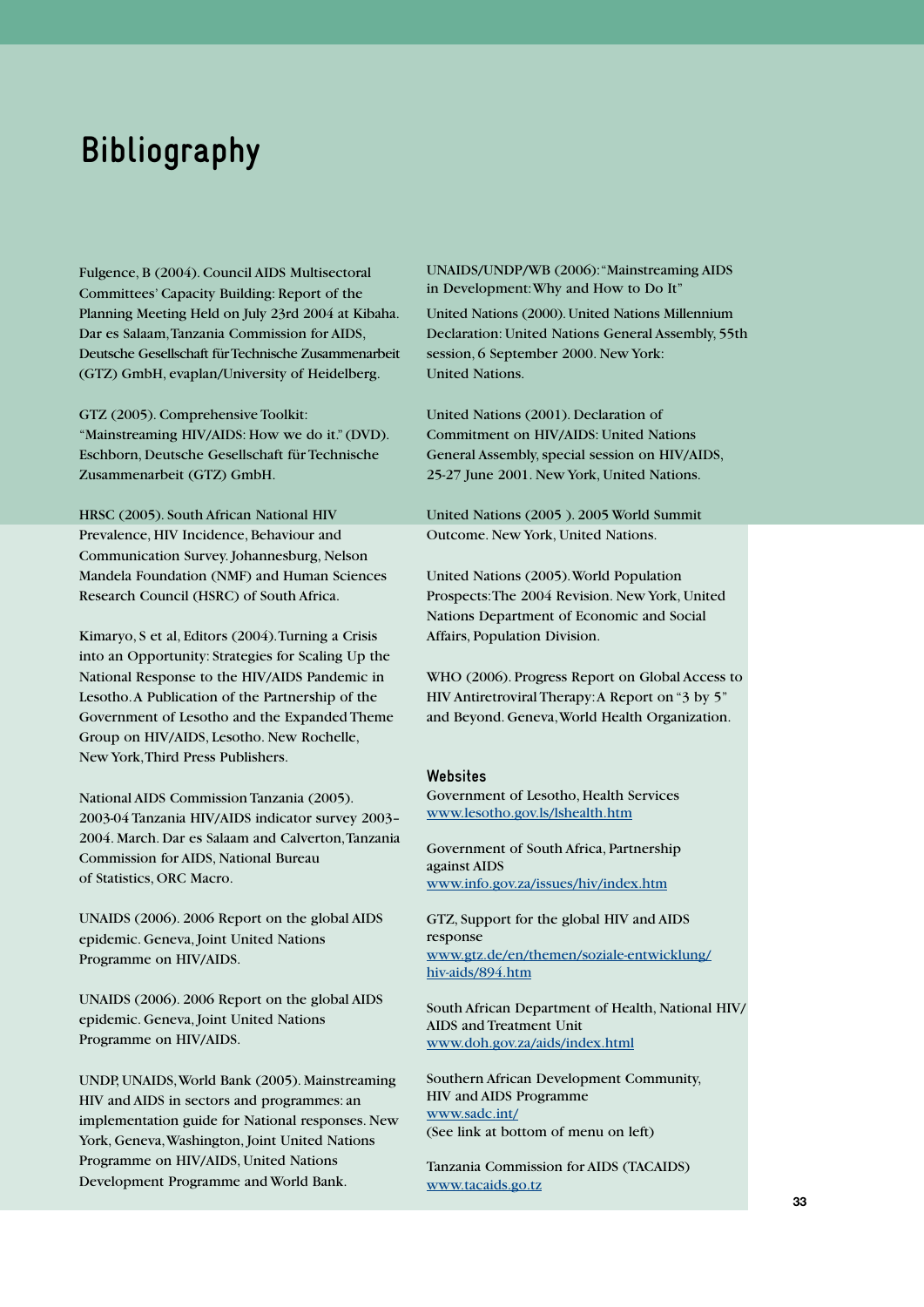# **Tools**

**The following tools and materials were developed in the course of this project and can be downloaded at**

**http://hiv.prg.googlepages.com/bringingtheaidsresponsehome**

#### **For Lesotho:**

- Community Council Action Plan. A template for use by any Community Council.
- Guidebook for Quick and Smart Community Council Planning.
- Lipitso Information Collection Kit: to assist Community Councillors to collect community priorities.

#### **For Tanzania:**

10 Training Manuals for HIV/AIDS Committees at Local Government Authorities

# **For Mpumalanga Province:**

A series of 9 fact sheets for Mainstreaming a response to HIV and AIDS with local and provincial governments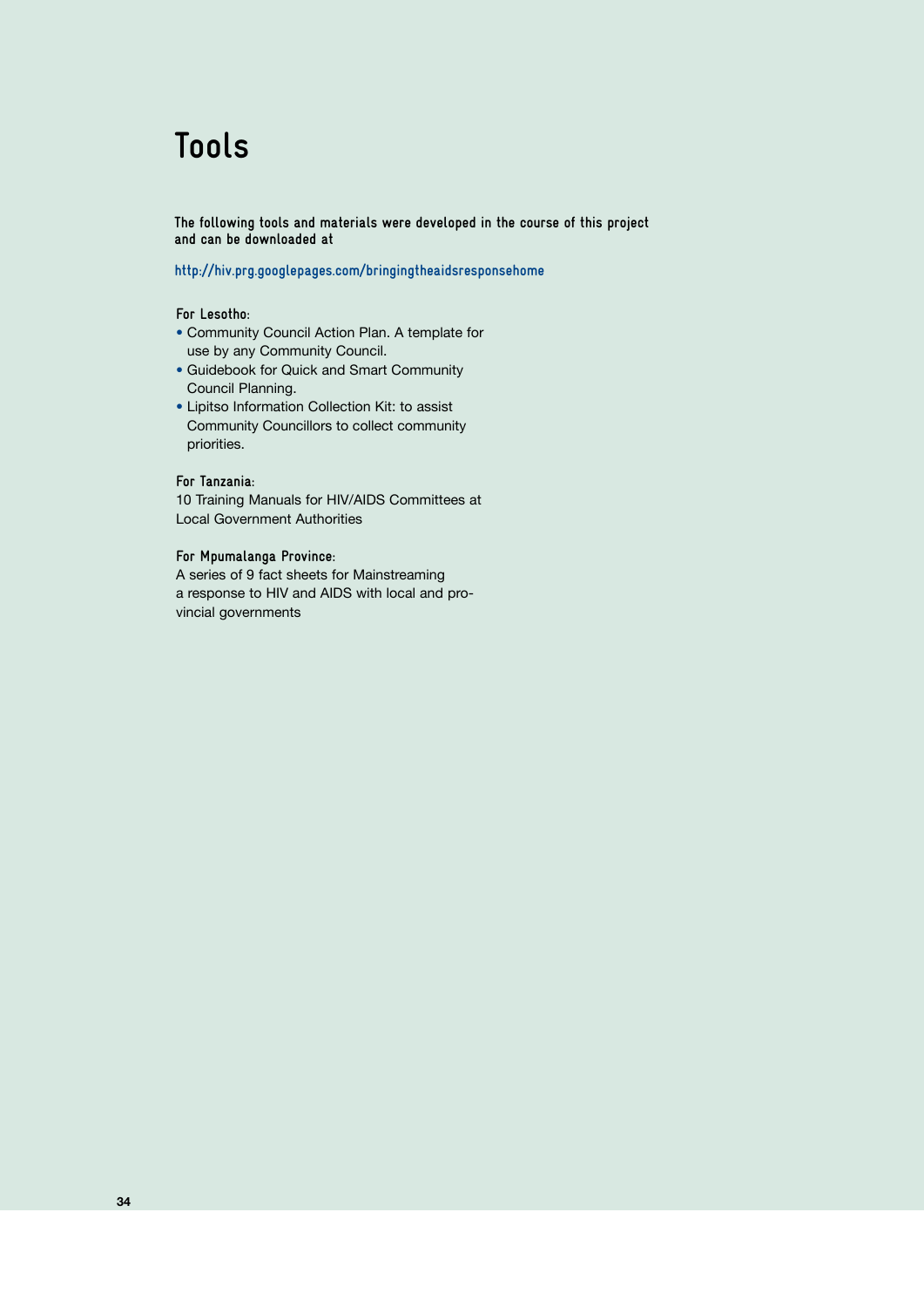# **Abbreviations**

| <b>AIDS</b>     | <b>Aquired Immune Deficiency</b>                                  | <b>NGO</b>     | Non Government Organisation                            |
|-----------------|-------------------------------------------------------------------|----------------|--------------------------------------------------------|
|                 | Syndrome                                                          | <b>NMF</b>     | Nelson Mandela Fund                                    |
| <b>AMICAALL</b> | Alliance of Mayors and Municipal<br>Leaders on HIV/AIDS in Africa | <b>PCMT</b>    | Prevention of mother-to-child<br>transmission          |
| <b>BACKUP</b>   | <b>Building Alliances Creating</b><br>Knowledge Updating Partners | P <sub>0</sub> | President's Office                                     |
| <b>CARE</b>     | Cooperative for Assistance and Relief                             | <b>RLAG</b>    | Regional Administration/Local<br>Government's division |
| <b>CHAC</b>     | Everywhere<br><b>Council HIV and AIDS Coordinators</b>            | <b>SADC</b>    | Southern African Development<br>Community              |
| <b>CMAC</b>     | <b>Council Multisectoral AIDS</b><br>Committee                    | <b>SANAC</b>   | South African National AIDS Council                    |
| <b>CSO</b>      | <b>Civil Society Organisations</b>                                | <b>STI</b>     | <b>Sexuallly Transmitted Infection</b>                 |
| <b>DED</b>      | Deutscher Entwicklungs Dienst                                     | <b>TACAIDS</b> | Tanzania Commission for AIDS                           |
| <b>DHSS</b>     |                                                                   | <b>TANESA</b>  | Tanzania Netherlands Project to                        |
|                 | Department of Health and Social<br><b>Services</b>                |                | Support AIDS control in the Mwanza<br>Region           |
| <b>DVD</b>      | <b>Digital Versatile Disc</b>                                     | <b>UN</b>      | <b>United Nations</b>                                  |
| GDP             | <b>Gross Domestic Product</b>                                     | <b>UNAIDS</b>  | United Nations Programme on HIV/AIDS                   |
| GTZ             | Deutsche Gesellschaft für Technische<br>Zusammenarbeit            | <b>UNDP</b>    | <b>United Nations Development</b><br>Programme         |
| <b>HBC</b>      | Home Based Care                                                   | <b>UNESCO</b>  | United NationsEducational, Scientific                  |
| <b>HIV</b>      | Human Immundeficiency Virus                                       |                | and Cultural Organisation                              |
| ILO             | <b>International Labour Organisations</b>                         | <b>UNFPA</b>   | <b>United Nations Population Fund</b>                  |
| KaTseFA         | Karolelano ea Tsebo Facilitator's<br>Association                  | <b>UNHCR</b>   | United Nations High Commission for<br>Refugees         |
| <b>LAPCA</b>    | Lesotho AIDS Programme                                            | UNICEF         | <b>United Nations Children's Fund</b>                  |
|                 | <b>Coordinating Authority</b>                                     | <b>VCT</b>     | <b>Voluntary Counselling and Testing</b>               |
| <b>MRDP</b>     | Mpumalanga Rural Development                                      | <b>WHO</b>     | World Health Organisation                              |
|                 | Programme                                                         | <b>WMAC</b>    | Ward Multisectoral AIDS Committee                      |
|                 |                                                                   |                |                                                        |

# **Contacts and credits**

**Experts responsible for the approach** For Lesotho: Silvio Decurtins, Kirsten Röttcher For Tanzania: Brigitte Jordan-Harder and Michael Marx (evaplan Ltd.) For Mpumalanga, South Africa: Julia Weinand

#### Published by:

**The German HIV Peer Review Group** Project 'Strengthening the German contribution to the global AIDS response' Responsible: Dr. Thomas Kirsch-Woik Deutsche Gesellschaft für Technische Zusammenarbeit (GTZ) GmbH Dag-Hammerskjöld-Weg 1-5 65760 Eschborn / Germany E aidsprg@gtz.de I http://hiv.prg.googlepages.com/home

#### **Contact at GTZ**

**Health, Education and Social Protection Division** Supraregional Project 'Strengthening the German contribution to the global AIDS response' E aids.ms@gtz.de

**Contact Person in the Federal Ministry for Economic Cooperation and Development (BMZ)** Dr. Jochen Böhmer, Section 311 E jochen.boehmer@bmz.bund.de

**Writer:** Stuart Adams **Photos:** Stefan Emmel, Regina Görgen, Kirsten Röttcher, Jaqueline Saaiman, Julia Weinand

Eschborn, first edition: July 2006, this edition: December 2007